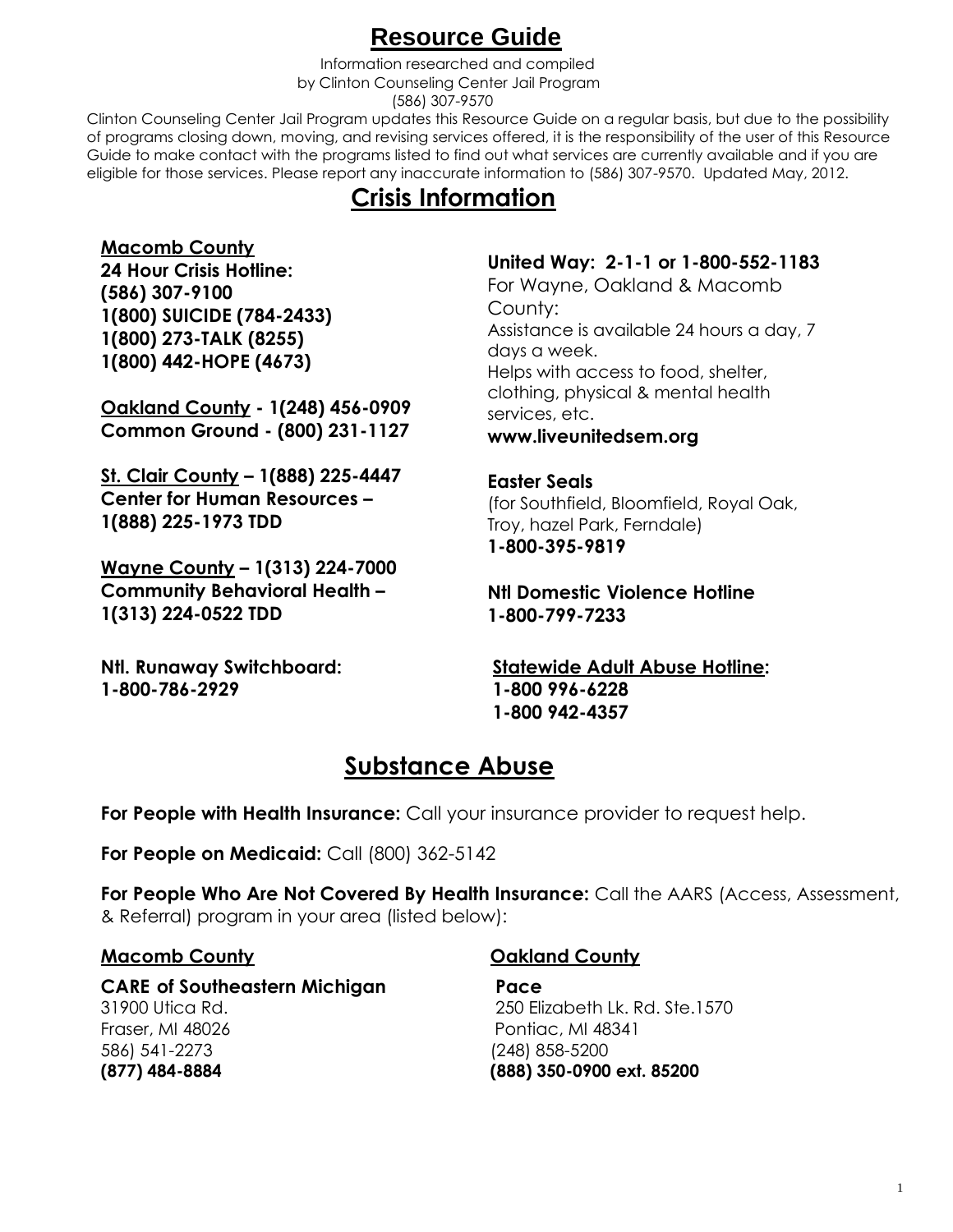## **Substance Abuse (continued)**

#### **Detroit Residents (within city)**

**Herman Keifer Complex** 1151 Taylor, Bldg. #1 Detroit, MI 48202 (313) 876-4070 / (313) 876-4566 (**800) 467-2452**

#### **Genesee County**

**IARC** 1047 Professional Dr. Flint, MI 48552 **(810) 235-9555**

## **Monroe & Wayne County (Other than Detroit)**

 **SEMCA**  (800) 686-6543

**Livingston & Washtenaw Counties**

 **Washtenaw Community Health Org.** 555 Towner Ypsilanti, MI 48197 (734) 554-3050  **(800) 440-7548**

## **Substance Abuse Support Groups**

**AA (Alcoholics Anonymous)** 

(248) 541-6565

 **AA – Greater Detroit Area** (877) 337-0611  **Detroit/Wayne County Intergroup**

(313) 831-5550

 **Macomb County Intergroup** (800) 316-2748

 **Oakland County Central** (248) 332-3521

**Alcohol-ANON/Alateen** (810) 542-9682

**Adult Children of Alcoholics** (810) 853-1776

**Eastside Alano Club** Warren – (586) 757-9123

**Macomb Alano Club** Clinton Twp. – (586) 465-3151

**Alcoholics For Christ** (800) 441-7877 or (248) 399-9955

**NA (Narcotics Anonymous)** 24 hr help line – 877-338-1188 OR (248) 543-7200

**Families Against Narcotics (F.A.N.)** 1-800-736-9805 FAN Southeast Michigan information: 1-248-435-2027

**NAR-ANON** (586) 441-2868

**Cocaine Anonymous** (810) 742-3454

**Marijuana Anonymous** (800) 766-6779 or (248) 548-4044

**Co-Dependents in Recovery** (313) 886-8136

**Rational Recovery** (810) 333-2621

**Secular Organization for Sobriety** (810) 253-0289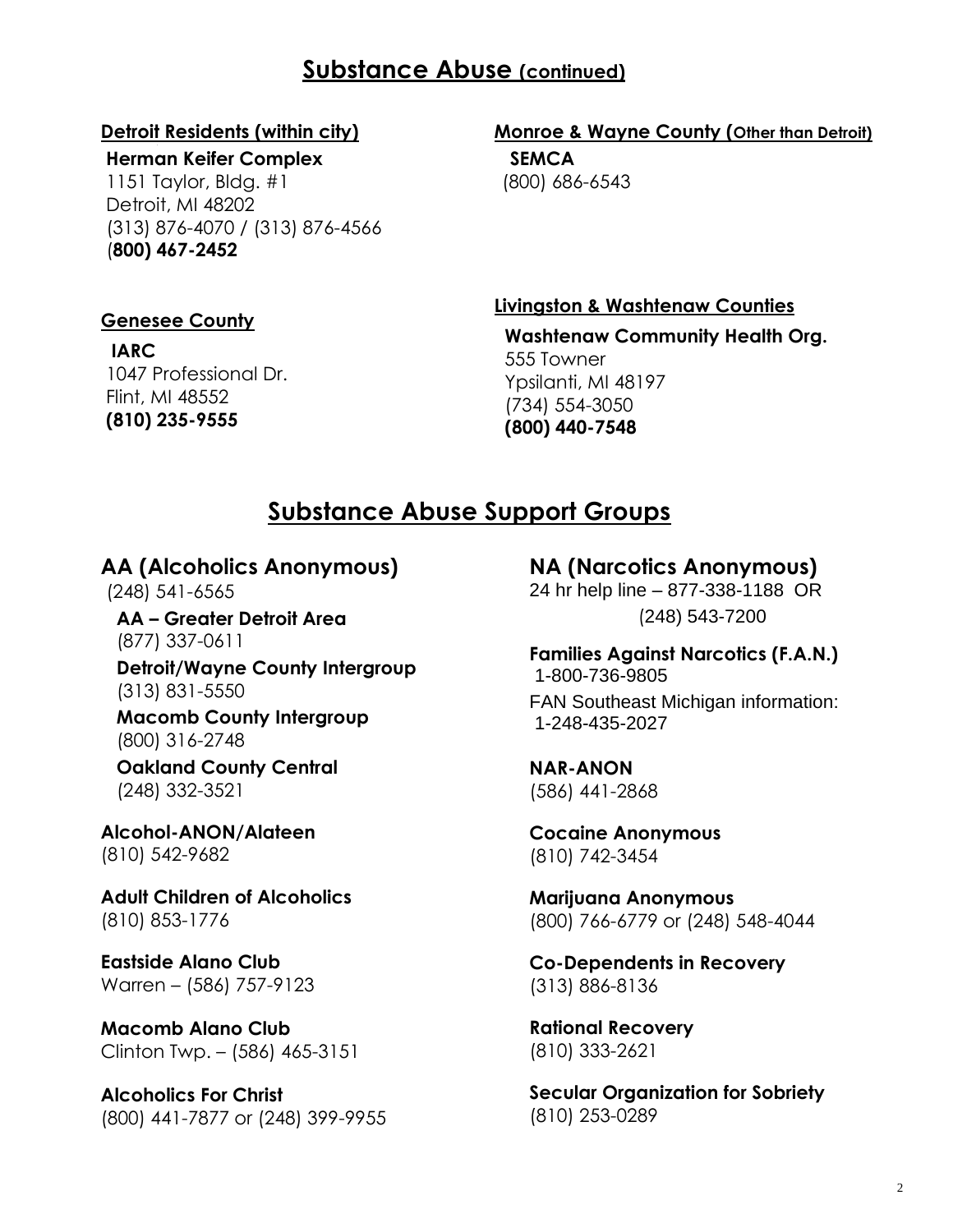#### **To obtain a copy of your birth certificate:**

Write a letter or call to request an application from:

#### **Division for Vital Records & Health Statistics**

#### **Michigan Department of Community Health**

201 Townsend Street Capitol View Building, 3rd Floor Lansing, MI 48913 (517) 335-8666 The cost is \$15-\$20 for a certified copy of your birth certificate. For information online:

#### **www.michigan.gov/mdch**

#### **Or, If you were born in Macomb County:**

Write a letter to request a certified copy of your birth certificate from:

#### **County Clerk's Office/Vital Records County Clerk Building**,

40 N. Main Street Mt. Clemens, MI 48043 (586) 469-5213 You must provide them with: ▪ A signed & dated letter

- 
- Your name
- Your date of birth
- Your father's name & mother's maiden name
- A copy of your photo ID (or 3 pieces of IDone being a photo ID)
- An address of where to send the birth certificate

▪ \$10 check/money order payable to: Macomb County Clerk

You may also do this in person upon release. Only you or your birth parents (listed on your birth certificate) can request a copy of your birth certificate.

#### **To apply for a driver's license or State of Michigan ID: Secretary of State Branch Offices:**

Local Branch: Mt. Clemens S.O.S. 48 Cherry Mt. Clemens (586) 463-4534

For other locations, call Secretary of State – 1-(888) 767-6424

#### **[www.michigan.gov/sos](http://www.michigan.gov/sos)**

Mailing Address: Michigan Department of State Lansing, MI 48918

## **Website that helps obtaining a State of Michigan I.D.**

#### **www.michid.org**

Describes the state requirements, offers tips on how to fulfill them & provides links to other important sources of information

#### **No Fee Michigan State ID Card Policy:**

MDOS waives fees for applicants who present good cause (i.e. age 65 or over; legally blind; individuals who wish to add or remove a heart insignia; or drivers who have a physical or mental disability. They also waive fees for individuals who provide documentary evidence that they are eligible to receive benefits from either FIA or Disability.

#### **To obtain a new or replacement social security card:**

Call 1-800-772-1213 for information/other locations go online:

#### **[www.socialsecurity.gov](http://www.socialsecurity.gov/)**

Local Office: 26200 21 Mile Rd. Chesterfield, MI 48051 1-(800) 772-1213 Hours: 9am – 4pm, Monday-Friday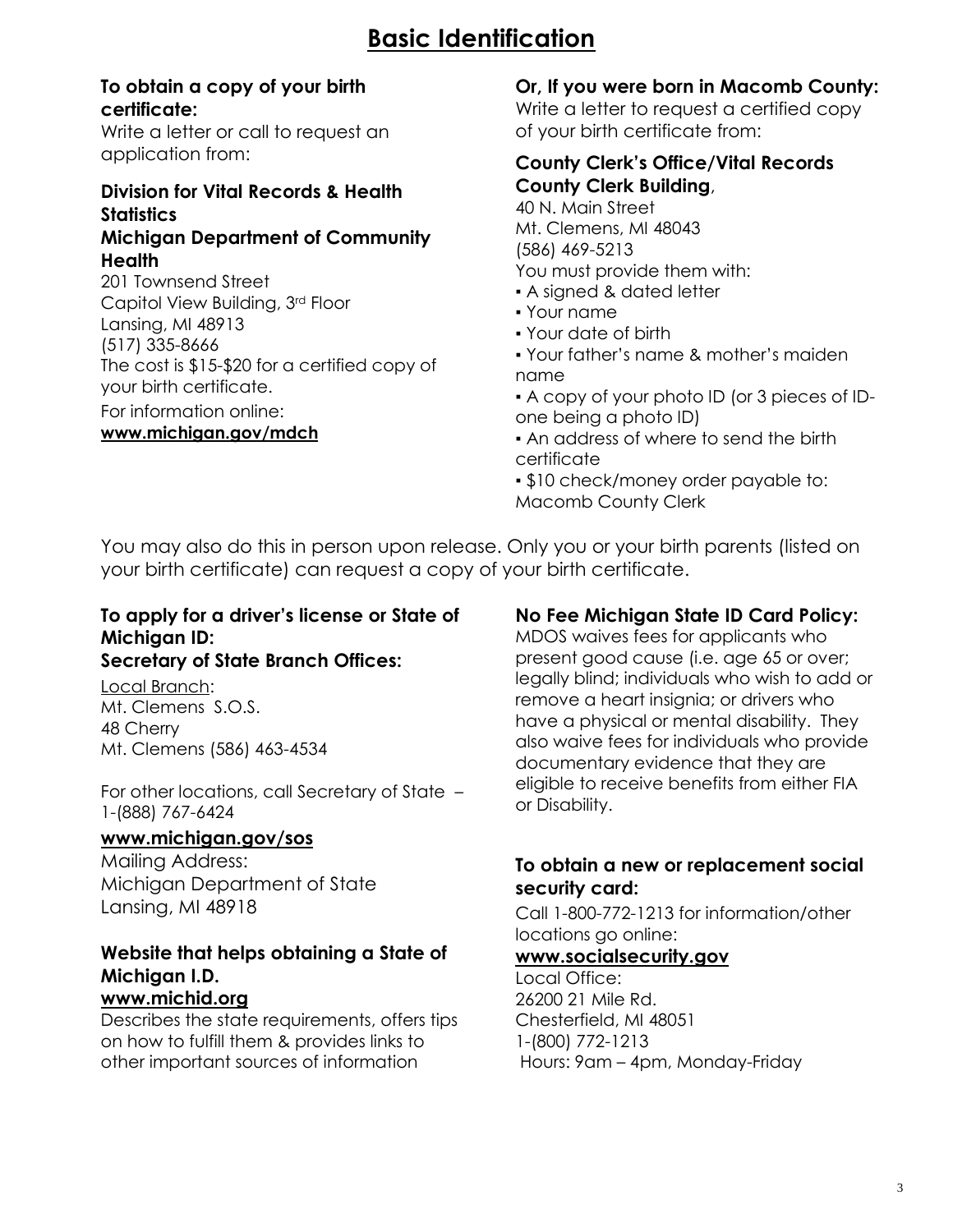## **Health & Mental Health Services**

#### **To Apply for Medicaid:**

Apply at the DHS (Department of Human Services)

#### **DHS**

21885 Dunham Rd., Suite 7 Clinton Twp., MI 48036 (586) 469-7700

#### **DHS**

27690 Van Dyke Ave. Warren, MI 48093 (586) 427-0600

#### **To Apply for MIChild**

**DHS**

44600 Delco Blvd. Sterling Hgts., MI 48313 (586) 254-1500

**Other Information & locations:** (800) Medicare [www.michigan.gov/dhs](http://www.michigan.gov/dhs)

MIChild is a health insurance program for uninsured children 1-(888) 988-6300

# **For Immunizations, Sexually Transmitted Disease & HIV Testing:**

Go to your local Health Department

#### **Central Health Services**

43525 Elizabeth Rd. Mt. Clemens, MI 48043 (586) 469-5372

#### **Southwest Health Center**

27690 Van Dyke Warren, MI 48093 (586) 465-8090

#### **Herman Keifer Family Health Center**

1151 Taylor Detroit, MI 48206 (313) 876-4826 or (313) 876-4566

#### **Downriver Medical Center**

555 St. Clair River Drive Algonac, MI 48001 (810) 794-4917 (Sliding Fee Scale-Call to see if you qualify)

#### **For Wayne County Information:**

[www.waynecounty.com/hhSvcs](http://www.waynecounty.com/hhSvcs)

#### **For Oakland County Information:**

[www.oakgov.com/health/contact](http://www.oakgov.com/health/contact)

#### **Detroit Health Care For The Homeless**

2395 West Grand Blvd. Detroit, MI 48208 (313) 897-2061 (Clinic opens at 8am, Monday-Friday, only a certain number of walk-ins are seen)

#### **Southeast Health Center**

25401 Harper Avenue St. Clair Shores, MI 48081 (586) 677-3788

#### **New Haven Medical Center**

57737 Gratiot Ave. New Haven, MI 48048 (586) 749-5197 (Sliding Fee Scale-Call to see if you qualify)

## **For Low Cost Medical Services:**

**Neighbors Caring For Neighbors** (For Northern Macomb County Residents without Medical Insurance) 58944 Van Dyke Washington Twp., MI 48094 (at 27 Mile & Van Dyke) (586) 336-9288 Mondays – 11:00am – 6:30 pm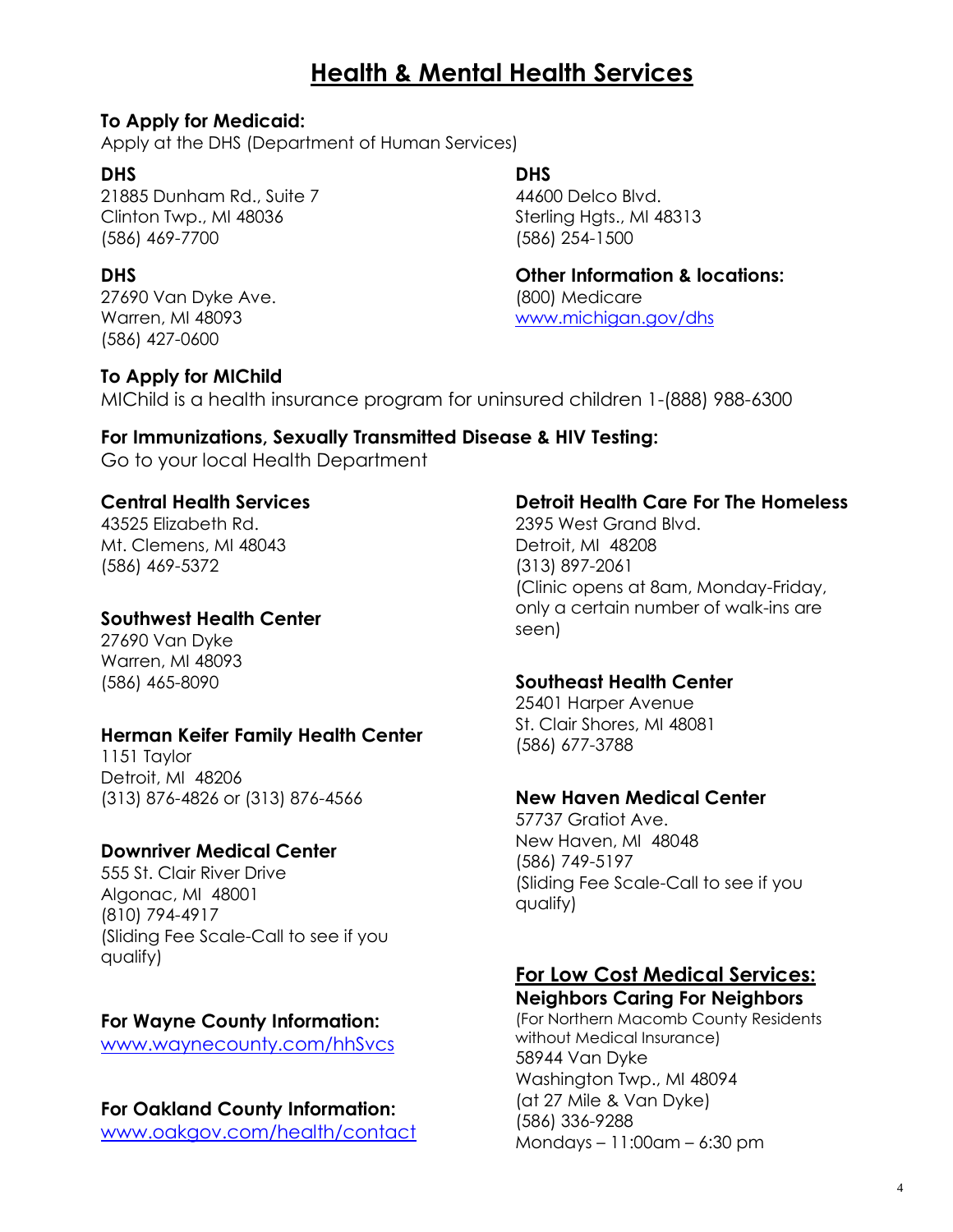#### **Dental Program:**

Southwest Health Center 26900 Civic Center Blvd. Warren, MI 48093 (586) 573-2096 (For Macomb County Residents, must have proof of income & fill out an application. Services are about ½ of normal cost for dental procedures.)

#### **Prescription Drug Help**

**Together Rx Access Program:** (800) 444-4106 – [www.togetherrxaccess.com](http://www.togetherrxaccess.com/) or (800) 865-7211

**Michigan's Prescription Drug Discount Card:** (866) 755-6479 – www.michigan.gov

**Prescription Relief:** (866) DRUG686 or (866) 378-4686 – www.prescriptionrelief.com (\$8 prescriptions to those who qualify)

#### **Partnership for Prescription Assistance:** (888) 477-2669 – [www.pparx.org](http://www.pparx.org/)

#### **Macomb County Resource for Eyeglasses & Hearing Aids**

The Lion's Clubs are committed to assisting people with vision impairments who cannot afford eyeglasses. Please call the number in the community you reside. If it is not listed, call the city/township closest to your residence.

In some cases, a screening process to determine eligibility may be required.

Armada – 586/784-4511 Center Line – 586/573-7720 Chesterfield – 586/749-0822 Chesterfield Bay – 586/949-2325 Clinton Twp. – 586/469-4346 Eastpointe – 586/776-7243 Fraser – 586/293-8560 Harrison Twp. – 586/367-7004 Macomb Twp. – 586/254-9499 Mount Clemens – 586/791-1587 New Baltimore – 586/716-3797 New Haven – 586/783-8082

Ray Township – 586/749-3194 Richmond – 810/392-8422 Romeo – 586/453-5177 Roseville – 586/774-6034 Selfridge – 586/281-3013 Shelby Twp. – 586/854-7434 St. Clair Shores – 586/222-1792 Sterling Heights – 586/263-6701 Utica – 586/677-1755 Warren – 586/758-5974 Washington Twp. – 586/992-1120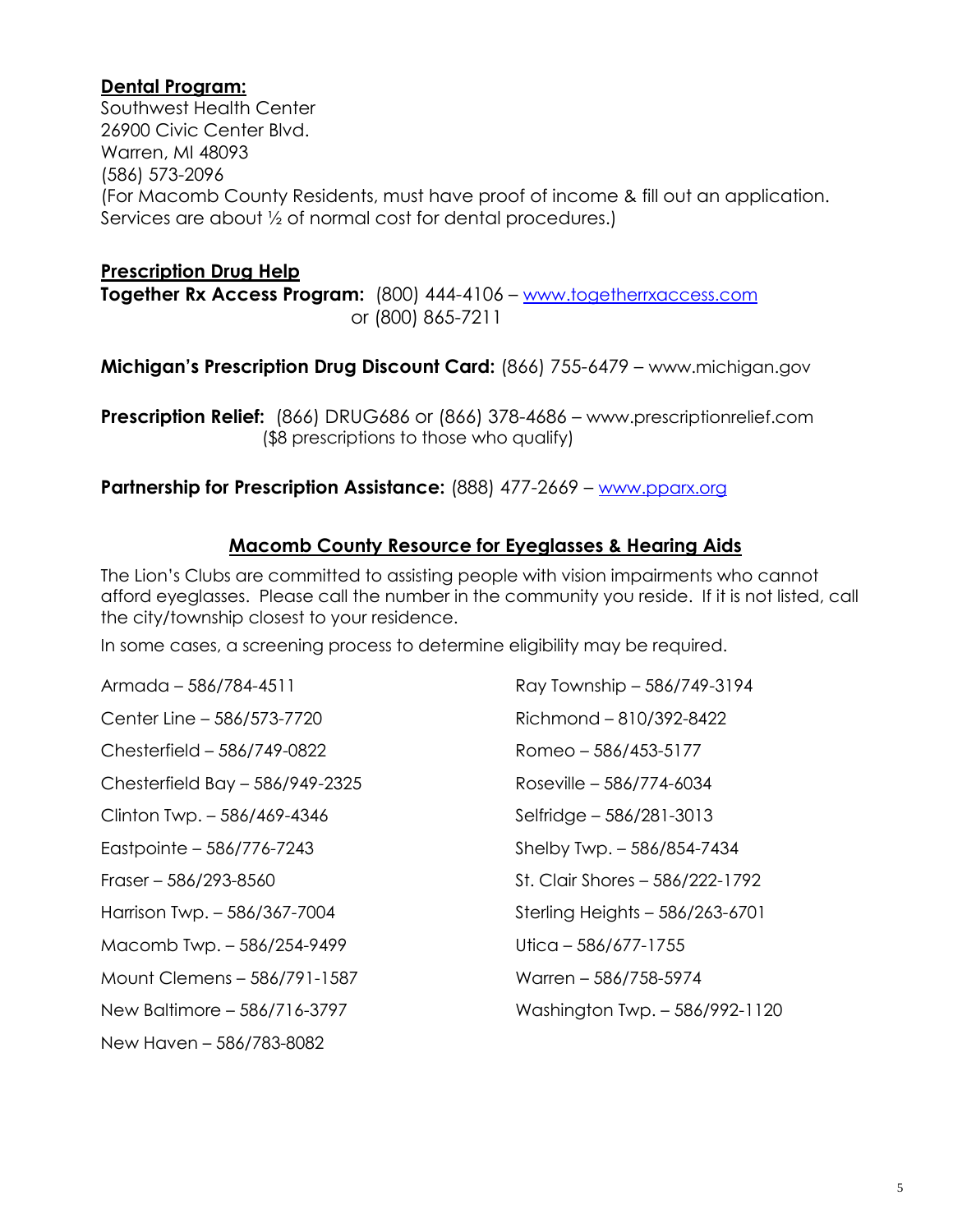#### **Adult Mental Health Services:**

**Macomb Community Mental Health Access Center** (586) 948-0222 (screening) (586) 307-9100 (24 hr. crisis)

**Wayne County Community Mental Health Services** (313) 224-7000

**Detroit Community Mental Health Services** (313) 833-2500

**Washtenaw County Mental Health** (734) 544-3500 or (800) 440-7548

**Genesee County Mental Health** (810) 257-3742 (810) 257-3740 (24 hr. crisis)

**Training and Treatment Innovations** Clawson, MI 48017 (248) 288-9570

**Training and Treatment Innovations** Rochester Hills, Oxford, Orion, Holly, Ortonville: (248) 969-9932

**St. Clair County Mental Health** (810) 987-6911 or (800) 225-4447

**Lapeer County Mental Health** (810) 667-0500

**Monroe County Mental Health Services** (734) 243-7340 or (800) 886-7340

**Oakland County Community Mental Health Services** (248) 858-1510

**Lighthouse of Oakland County** Pontiac, MI 48342 (248) **920-6000**

**Common Ground – Oakland County** 24 hr crisis line & Legal counseling (248) 456-1991 or (800) 231-1127

**SEHS Counseling Center** Oakland University, School of Education and Human Services Pawley Hall Room 250A Rochester, MI 48309-4494 (248)370-2633 **A no cost service offering personal counseling by graduate students**

 **Adult Outpatient Treatment Programs**

 *for Medicaid and Uninsured*

### **Macomb County**

**Catholic Social Services** Clinton Twp. – (586) 416-2300

**Eastwood Clinics**

Clinton Twp. - (586) 792-5335 Eastpointe – (586) 445-2210 Shelby Township – (586)

**The Salvation Army Harbor Light** Macomb County – (586) 954-1838

**Choices Counseling Center** (586) 772-5101

### **Sacred Heart Rehabilitation Ctr.**

Memphis – (810) 392-2168 New Haven – (586) 749-5173 Warren – (586) 558-7472

**Macomb Family Services**

Clinton Twp. – (586) 226-3440 Richmond – (586) 727-5529 Romeo – (586) 752-9696 Shelby Twp. – (586) 254-5660

**Oakland Psychological Clinic (PC)** Fraser – (586) 294-3030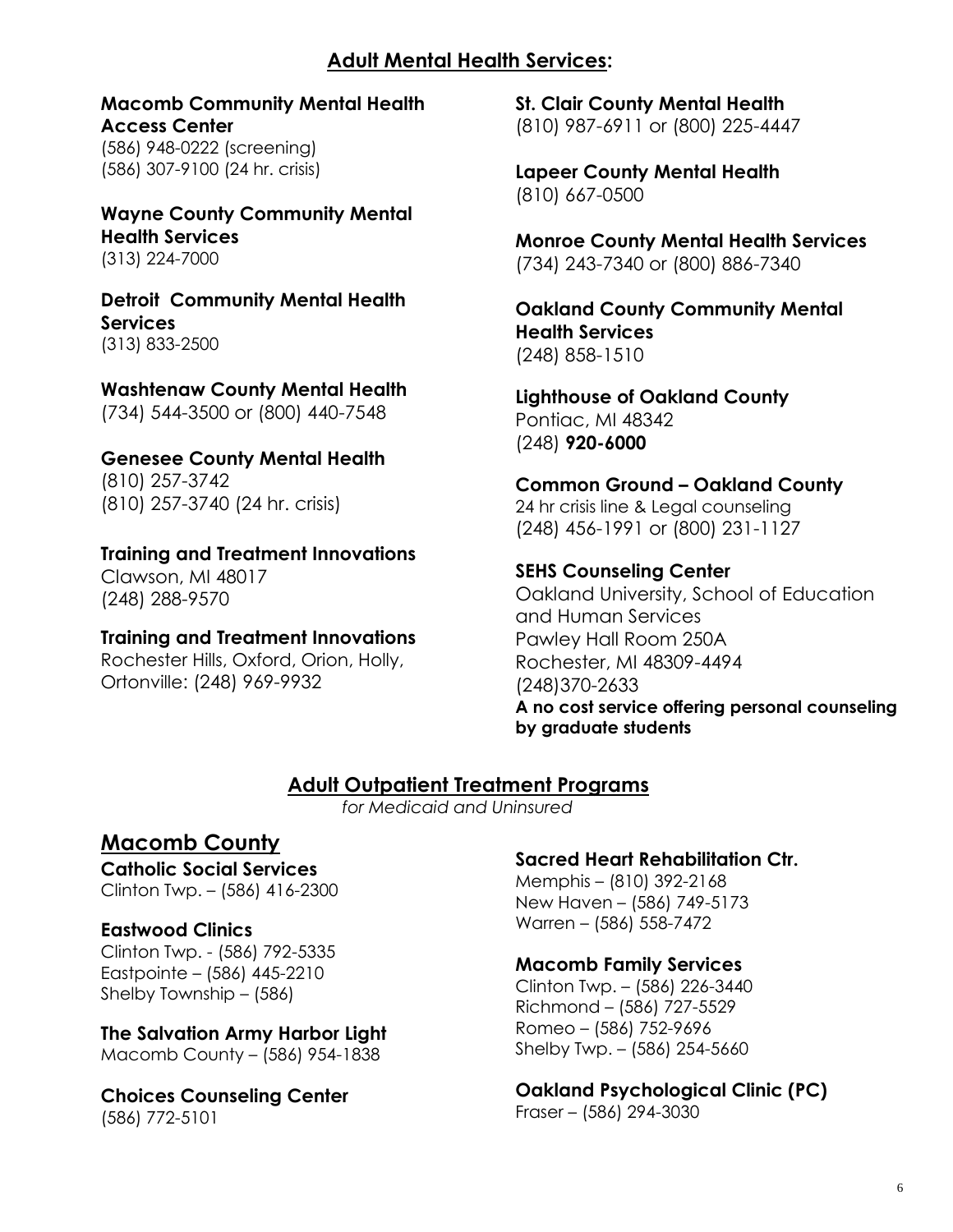#### **Macomb County (continued)**

**Pioneer Counseling Center** Sterling Hgts. – (586) 795-0569

**Parkview Counseling Center** Roseville – (586) 776-7000

## **Oakland County**

**Catholic Social Services** Auburn Hills – (248) 537-3300 Lake Orion – (248) 666-8870 Royal Oak – (248) 548-4044 Waterford – (248) 666-8870

**The Counseling Centre** (248) 338-2988

**Oakland Family Services** Berkley – (248) 544-4004 Pontiac – (248) 858-7766 Rochester Hills – (248) 853-0750 Walled Lake – (248) 624-3812

**Clinton Counseling Center – Comprehensive Youth Services** Mt. Clemens – (586) 468-2266

**Eastwood Clinics** Royal Oak - (248) 288-9333 Rochester Hills - (248) 844-6234

**Oakland County Step Forward** Waterford – (248) 451-2311

**JEC Counseling** Pontiac – (248) 253-0176

**Jewish Family Services** (248) 592-2300

**Gateway Counseling Center** Madison Hgts – (248) 414-3382 ext 26

#### **Wayne County**

**Catholic Social Services** Detroit – (313) 883-2339

#### **Eastwood Clinics**

Livonia - (734) 425-4070 Dearborn – (313) 583-0735 Detroit – E. Outer Drive (313) 369-5000 Conner Street (313) 923-6830

#### **Hegira Programs Inc (HPI)**

Canton – (734) 397-3088 Northville – (734) 347-3470 Romulus – (734) 942-7585 Westland – (734) 425-0636

#### **Self Help Addiction Rehab**

McDougall St., Detroit – (313) 923-6300 W. Grand Blvd., Detroit – (313) 894-8444

#### **Quality Behavioral Health**

Detroit – (800) 684-1223 or (313) 922-2222 **Vista Maria/Girls Care Program** Dearborn Heights – (313) 271-3050

#### **Salvation Army Harbor Light**

Detroit – (313) 361-6136

**Sacred Heart Rehabilitation Center**

Detroit – (313) 579-0430 Women only – (313) 245-4357

#### **Community Care Services (CCS)**

**Counseling and Resource Center** Lincoln Park – (313) 389-7525 Taylor – (734) 955-3550

#### **Apex Behavioral Health**

Brownstown – (734) 479-0949 Dearborn – (313) 271-8170 Westland – (734) 729-3133

**Guidance Center** Southgate – (734) 785-7703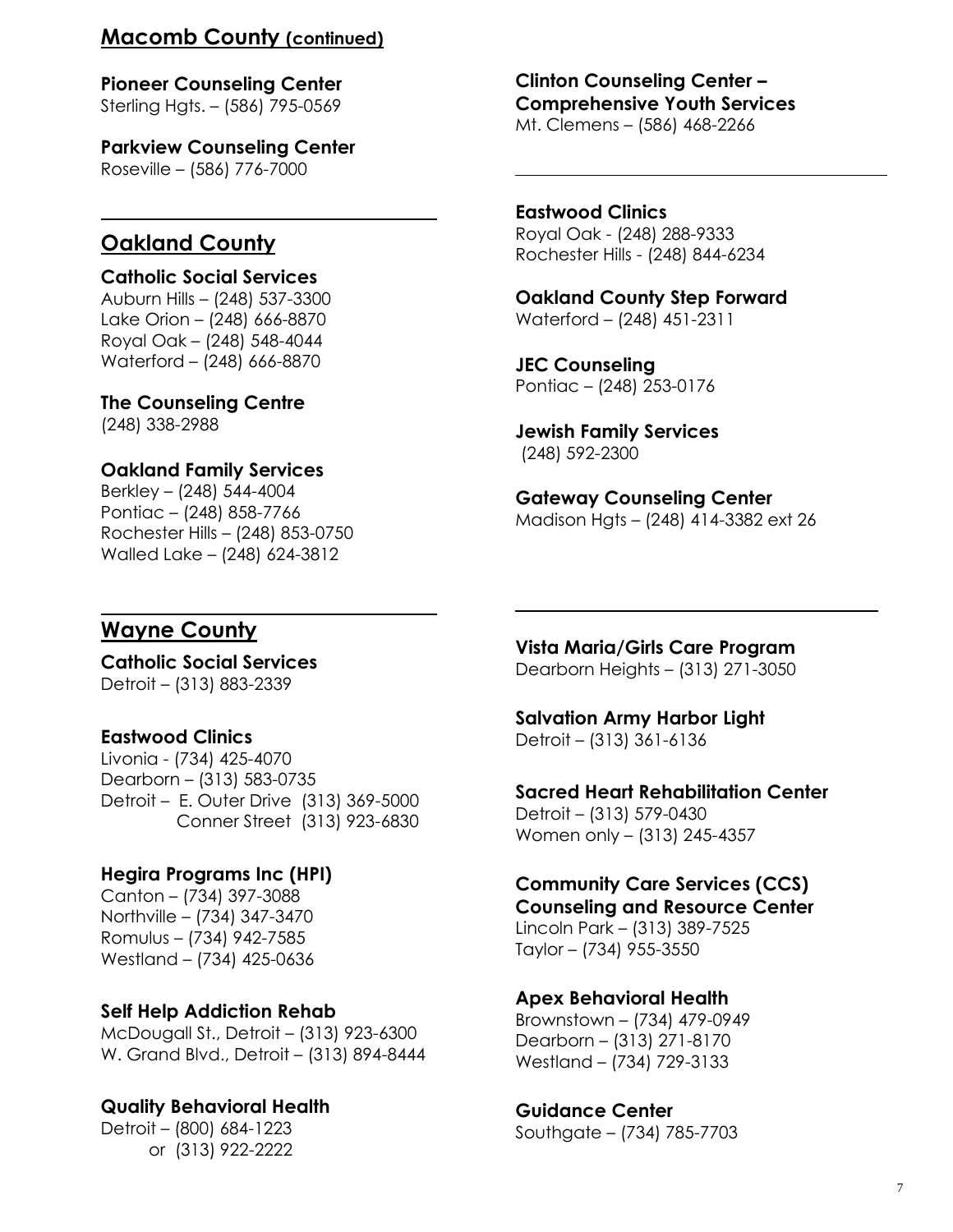## **Sexual Assault Support Groups**

#### **Adult Survivors of Sexual Abuse Renaissance Unity Church**

11200 E. 11 Mile Rd. Warren, MI 48088 (586) 758-3050 Thursday evenings @ 7:30pm **Both Men and Women** 

#### **Haven**

Oakland County Direct line: (248) 334-1274 24 hr. Crisis Line: (877) 922-1274 **Women Only**

#### **Turning Point**

Macomb County Direct line: (586) 463-4430 24 hr. Crisis Line: (586) 463-6990 **Teen group** held in the fall for 16 wks. **Adult group** held in winter for 16 wks. Also available: 8 week educational support group for adult sexual assault survivors and their significant others.

## **Domestic Violence Shelters & Supportive Services**

#### **Turning Point**

Macomb County Direct line: (586) 463-4430 24 hr. Crisis Line: (586) 463-6990 [www.turningpointmacomb.org](http://www.turningpointmacomb.org/)

#### **Haven**

Oakland County Direct line: (248) 334-1274 24 hr. Crisis Line: (877) 922-1274 [www.haven-oakland.org](http://www.haven-oakland.org/)

#### **Woman's Survival Center**

Oakland County 24 hr Crisis Line: (248) 335-2685 [www.womanssurvivalcenter.org](http://www.womanssurvivalcenter.org/)

#### **Carolyn's Place**

St. Clair County 24 hr. Crisis Line: (810) 985-5538 [www.safehorizonsmi.org](http://www.safehorizonsmi.org/)

#### **First Step**

Wayne County 24 hr. Crisis Line: (888) 453-5900 [www.firststep-mi.org](http://www.firststep-mi.org/)

#### **Lacasa**

**Livingston County** 24 hr. Crisis Line: (866) 522-2725 [www.lacasa1.org](http://www.lacasa1.org/)

#### **Safe House**

Washtenaw County 24 hr. Crisis Line: (734) 995-5444 [www.safehousecenter.org](http://www.safehousecenter.org/)

#### **My Sister's Place/ Woman's Justice Center**

Serves Wayne, Oakland & Macomb **Counties** 24 hr. Crisis Line: (313) 371-3900

### **YWCA – Flint/Safe House**

Genesee County (810) 238-7233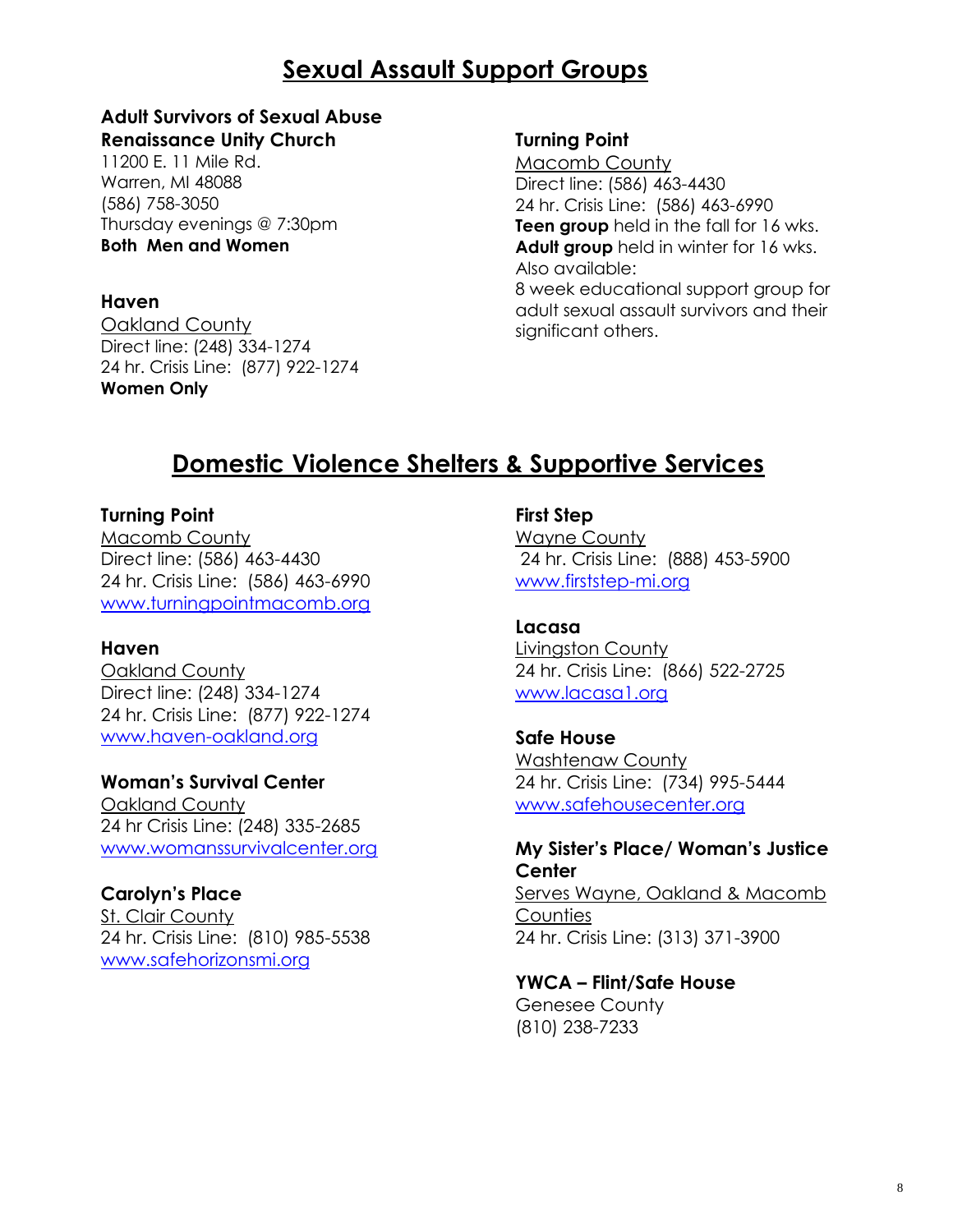## **Youth Services**

## **Macomb County**

#### **Family Youth Intervention**

418 Cass Avenue Mt. Clemens, MI 48043 (586) 465-1212 For youths 10-17 years of age Out Patient counseling available for youths 6-21 years of age.

#### **Kairos Healthcare**

(313) 922-2222 6379 Dixie Hwy. Bridgeport, MI 48722 (989) 777-4357 Adolescent residential alcohol & drug abuse treatment

#### **Wayne County**

(313) 361-4000

**Alternatives For Girls** 903 W. Grand Blvd. Detroit, MI 48208

Helps girls & young women off the streets.

#### **Oakwood Taylor Teen Health Center** (734) 942-2273

## **Veterans Services**

#### **Macomb County Veteran's Support Ctr.**

16945 12 Mile Rd. Roseville, MI 48066 (586) 776-9810 Provides many services for veterans with a "214" and a need- including food-bank, PTSD counseling (Tuesdays), Mi-Works Assistance (Fridays) and help from a service officer to file claims

#### **Macomb County Veteran's Services**

21885 Dunham, Suite 3 Clinton Twp., MI 48036 (586) 469-5315

#### **Homeless Veterans Center** 831-5500

**Detroit VA Regional Office** (800) 827-1000

#### **John D. Dingell Veterans Justice Outreach Program**

 4646 John R. Detroit, MI 48201 Medical/Homeless Services 1-800-511-8056 or 1-313-576-1556 www.detroit.va.gov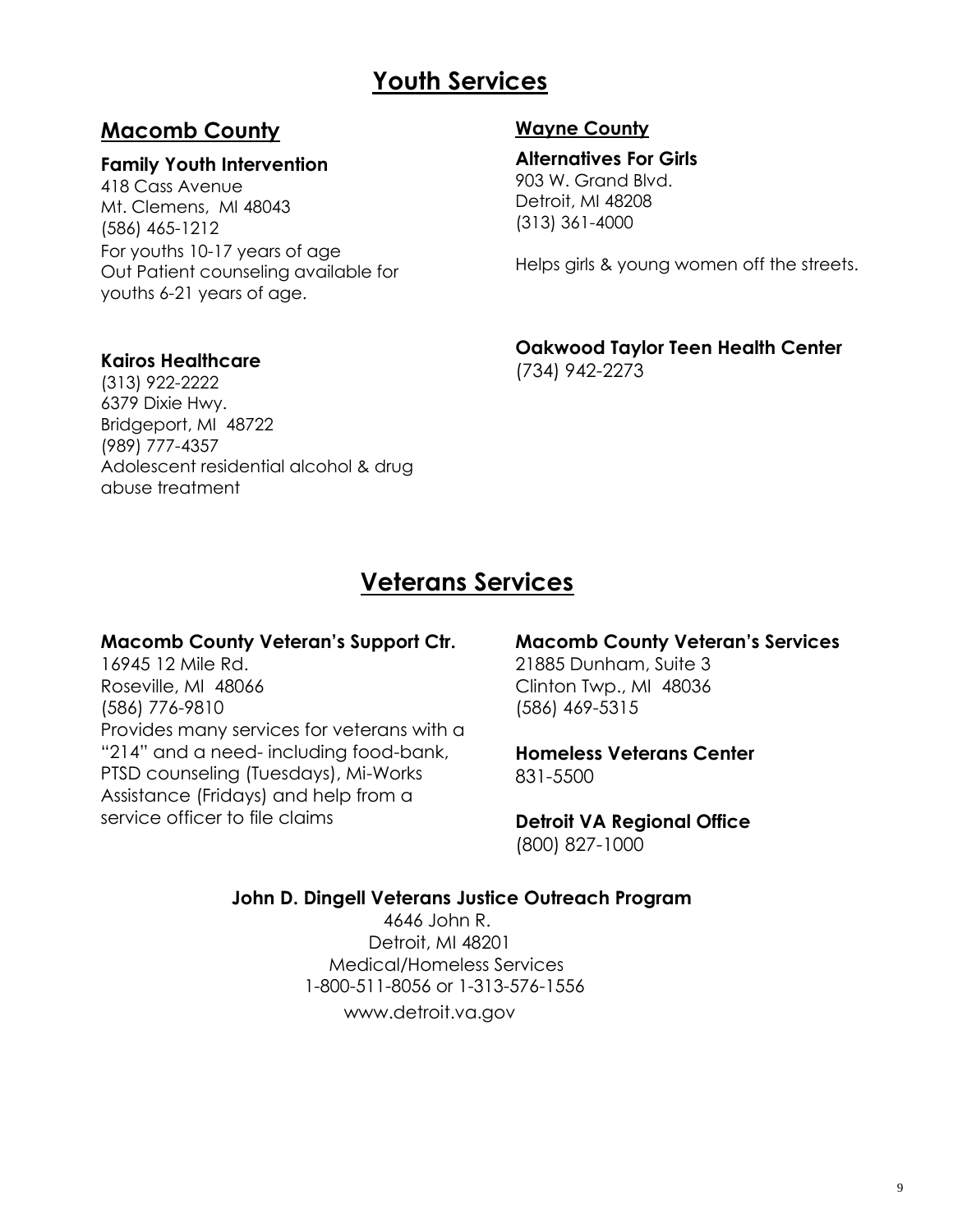## **Homeless Shelters**

**Please note:** Most of the shelters listed offer programs in addition to emergency shelter, such as assistance with food, clothing, counseling, etc.

#### **Hotline: 1-800-A-SHELTER (1-800-274-3583) – Statewide Shelter Information**

### **Macomb County:**

#### **Solid Ground, Inc.**

17955 E. 11 Mile Road Roseville, MI 48066 (586) 772-3604 Transitional housing for families with children, the elderly and the disabled.

#### **Macomb County Rotating Emergency Shelter Team (MCREST)**

20415 Erin Roseville, MI 48066 (586) 415-5101 (After hearing recording, press 4 to access availability of shelter beds) Based on first come first served basis Open Monday – Friday 9am Saturday & Sunday 12:30 pm **Men, Women, Families**

#### **Macomb's Answer To Temporary Shelter (MATTS)**

24140 Mound Rd. Warren, MI 48091 (586) 755-5191 **Men, Women, & Families**

#### **Also Warming Center at above address, but different entrance.**

Opens at 8:00pm for Families and Single Adults 18-21 years of age.

#### **Family Youth Intervention**

418 Cass Avenue Mt. Clemens, MI 48043 (586) 465-1212 For youth, 10-17 years of age Outpatient counseling for youths 6-21 years of age

## **Oakland County:**

#### **Grace Centers of Hope (formerly Pontiac Rescue Mission)**

35 E. Huron St. Pontiac, MI 48342 (248) 334-2187 Men & Women

#### **Place of Hope Warming Center**

212 Baldwin Avenue Pontiac, MI 48341 (248) 332-6101 Adult Men and Women

#### **The Sanctuary – Common Ground**

1222 W. Washington Royal Oak, MI (248) 547-2260 Youth Shelter Contact Shelter for length

#### **South Oakland Shelter (SOS)**

431 N. Main Royal Oak, MI 48067 (248) 546-6566 **Men, Women, & Families** This is Main Office, they take info. and provide a referral to a place

#### **New Bethel Outreach**

396 Orchard Lake Rd. P.O. Box 431382 Pontiac, MI 48341 (248) 333-7010 **Women and Children**

Shelter; Meals served daily; clothing; Housing assistance.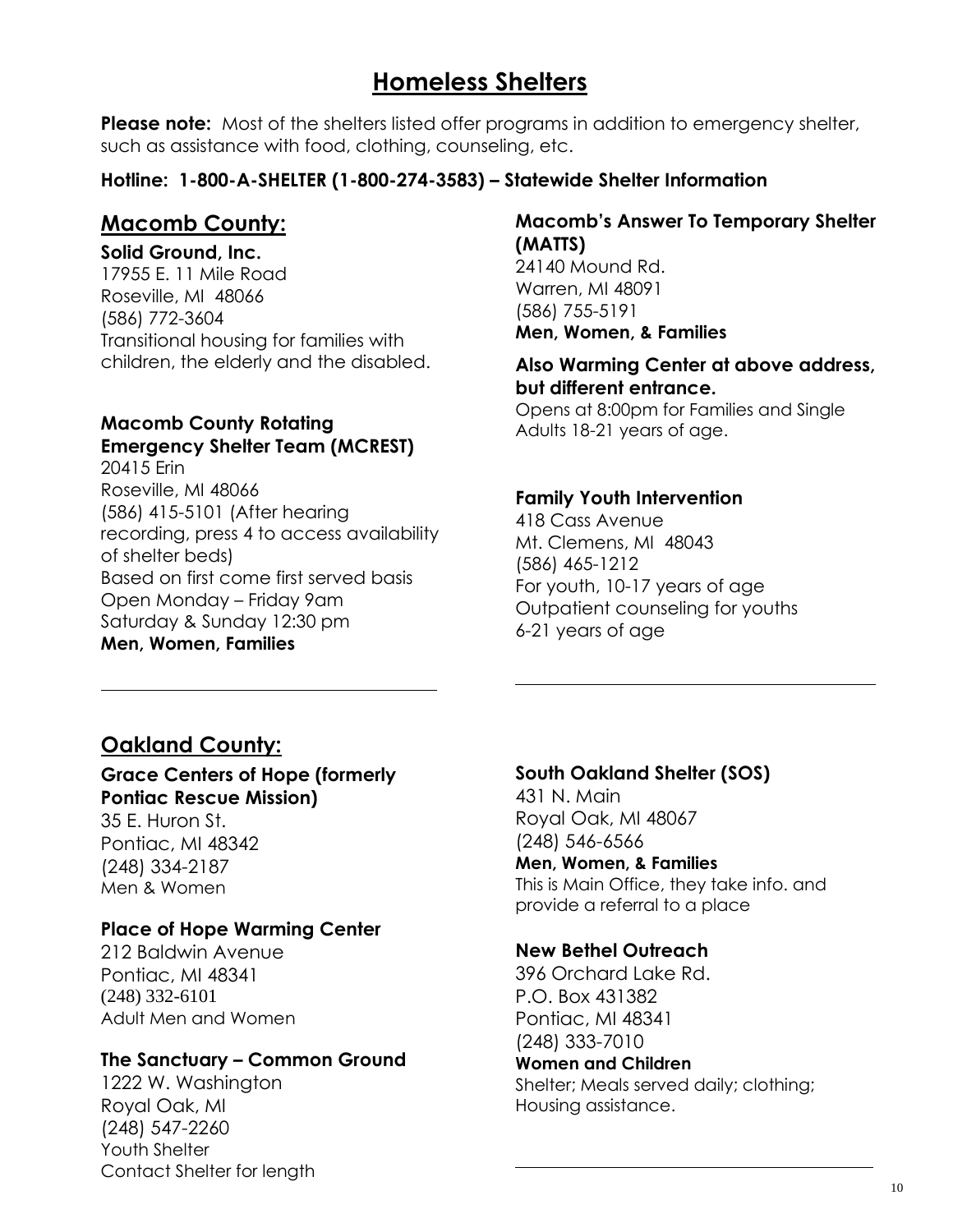## **Wayne County:**

#### **COTS – Coalition on Temporary Shelter**

26 Peterboro Detroit, MI 48201 (313) 831-3777 Men, Women, & Children

#### **Detroit Rescue Mission**

3535 Third Detroit, MI 48201 (313) 993-6703 Men only

#### **Detroit Rescue Mission**

Fairview & Mack Detroit, MI 48201 (313) 993-6703 Women & Children only

#### **Mariner's Inn**

445 Ledyard Street Detroit, MI 48201 (313) 962-9446 Men only

#### **Detroit Central City – Community Mental Health**

10 Peterboro Detroit, MI 48201 (313) 833-6272

## **St. Clair County:**

#### **Mother Hills House of Hope**

9600 Stone Street Port Huron, MI 48060 (810) 985-4269 Men, Women, & Families

#### **The Harbor**

929 Pine Street Port Huron, MI 48060 (810) 982-8584

#### **Cass Community United Methodist Church**

3901 Cass Detroit, MI 48201 (313) 833-7730 This is the main number for the church, they have several homeless programs & shelters, including:

> **Oasis Detroit** 1777 Radermacher Detroit, MI 48209 **For men & women**

**Scott Building** 11850 Woodrow Wilson St. Detroit, MI 48206 **For men only**

**Mom's Place I** 2801 15th Street Detroit, MI 48216 **For women with children**

**Mom's Place II** 2817-2819 14th Street Detroit, MI 48216 **For women without children**

#### **NSO Tsumani Center**

3430 Third Avenue Detroit, MI 48201 (313) 832-3100 **Men & Women only; NO Children**

#### **Pathway Shelter**

511 Union Port Huron, MI 48060 (810) 982-1020 Require residence in St. Clair or Sanilac County for at least 6 months.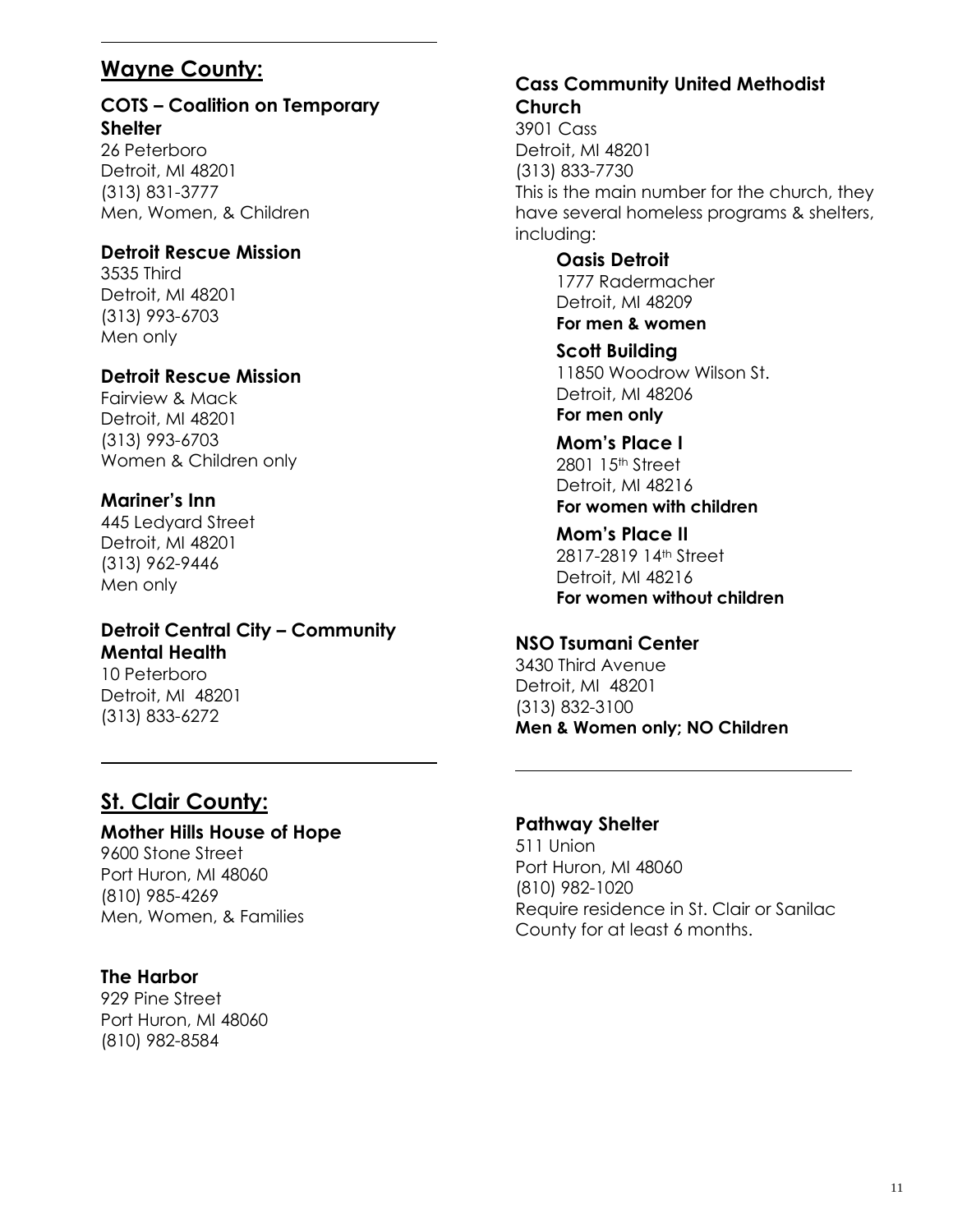## **Housing Programs**

## **Macomb County Community Services Agency (MCCSA)**

#### **Community Action Centers**

Provide assistance for people coming from a shelter or who have been served an eviction notice with help in how to save money. They also help with emergency food & other programs.

Mon., Weds., Thurs., & Fri. 8:30am-5pm

#### North:

59057 Gratiot New Haven, MI 48048 (586) 749-5146

#### Central:

21885 Dunham Rd., #10 Clinton Twp., MI 48036 (586) 469-6964

#### South: 22856 Ryan Rd.

Warren, MI 48091 (586) 759-9150

#### **Christian Recovery Homes**

Contact Faith Lutheran Church (248) 689-4664

### **Community Housing Network**

(248) 928-0111

#### **Habitat For Humanity**

Macomb County-(586) 263-1540 Detroit-(313) 521-6691 Pontiac-(248) 338-1843

#### **MSHDA-Michigan State Housing Development Authority**

Down payment assistance (800) 327-9158

#### **HUD-U.S. Department of Housing and Urban Development**

McNamara Federal Building 477 Michigan Ave. Detroit, MI 48226 (313) 226-7900

#### **Detroit Housing Commission**

1301 East Jefferson Detroit, MI 48207 (313) 877-8000

#### **Mt. Clemens Housing Commission**

50 Church Street Mt. Clemens, MI 48043 (586) 468-1434

## **3/4 and Transitional Houses**

## **Detroit:**

#### **Conner House**

11542 Conner Detroit, MI 48205 (313) 923-6830

#### **For men only**

Can't tether there 90-180 days minimum for indigents If private pay - can stay for 1 year Some food included Must seek employment, once employed cost is \$400 month

#### **Heartline Inc.**

8201 Sylvester Street Detroit, MI 48214 (313) 923-4200 **For women only** Sliding fee scale Call to set up appointment Must have employment Cost is 25% of your income 90 day maximum stay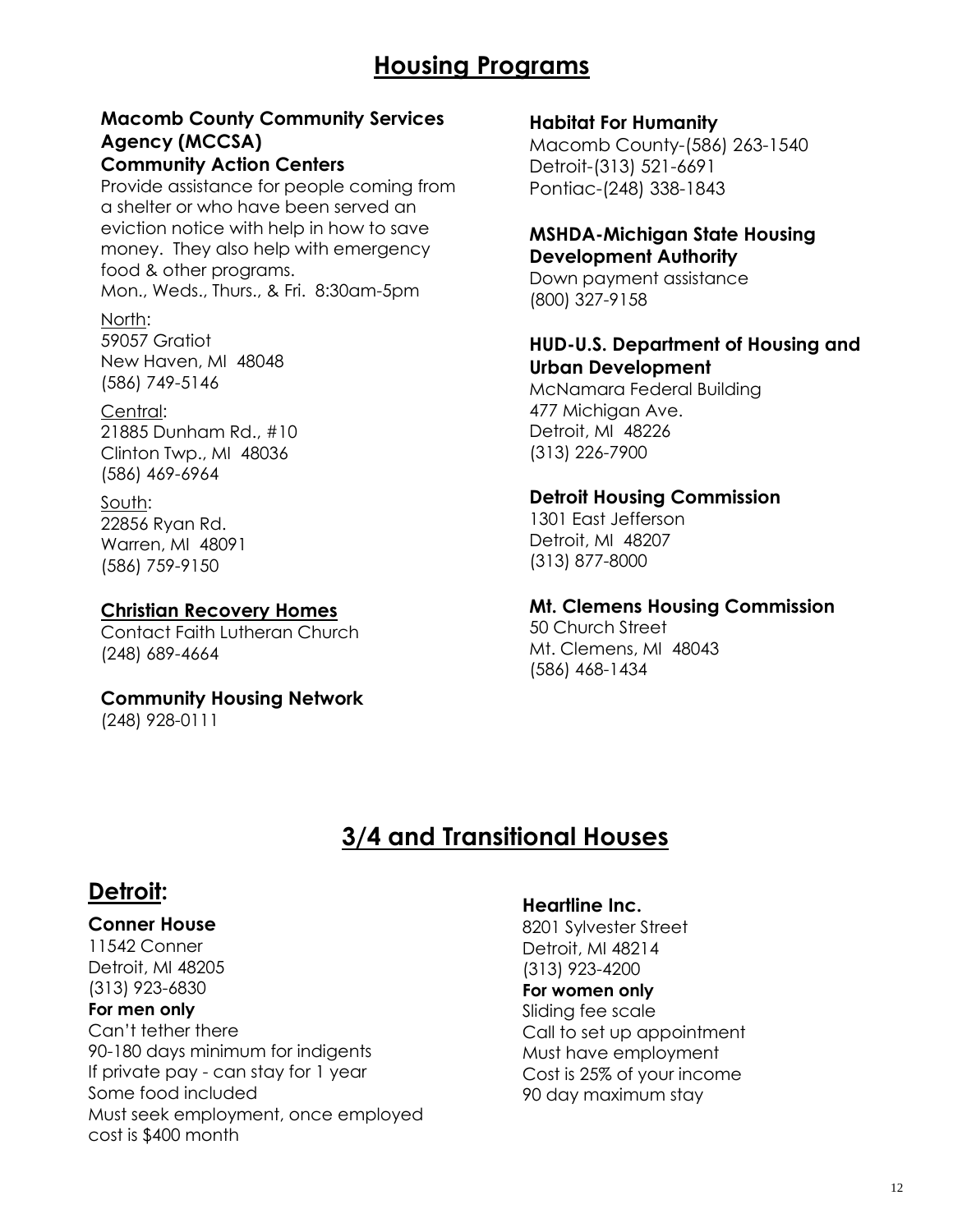## **Detroit (continued):**

### **C.O.T.S. – Coalition on Temporary Shelter**

1887 West Grand Blvd. Detroit, MI 48208 (313) 361-1300 **Women & children only** No tethers Must have employment or seeking Subsidized by HUD so rent is determined by income 2 year maximum stay **No male visitors at any time**

### **Dearborn:**

## **The Doorway to Recovery**

P.O. Box 1033 Dearborn, MI 48127 (877) 751-7925

#### **For men and women**

\$100 per week – Self/Family funding Have to be referred fm Agency/Court Must have job Have to be in 12-Step program

## **Lincoln Park:**

#### **Connolly House – Touchstone Recovery**

1090 Fort Park Lincoln Park, MI 48146 (734) 309-3091

**Men only**

\$100 per week Must be drug free Must be in 12-Step Program No minimum or maximum stay

#### **Montie House – Touchstone Recovery**

1308 Montie Lincoln Park, MI 48146 (734) 309-3091 **Men only** \$100 per week Must be drug free Must be in 12-Step Program No minimum or maximum stay

#### **Peggy's Place**

16630 Wyoming Detroit, MI 48221 (313) 862-3234 No tethers

#### **Women w/children, but the boys have to be under 8 yrs of age as bathrooms are shared.**

Have to be employable/actively seeking employment 10% of income + \$80 service fee and \$30 key deposit. Food not included Can bring in own TV, computer, or radio. 2 year maximum stay.

## **Detroit & Dearborn Heights**

**Surrender House, Inc.** (313) 673-6347 or (734) 282-6420 **Men & Women** \$90–110/week or \$375-450/month \$100 entry fee Need to be in 12 Step program 90 minimum stay / No maximum

## **Lincoln Park:**

## **Harbor House – Touchstone Recovery** 1409 Montie

Lincoln Park, MI 48146 (734) 309-3091

#### **Men only**

\$100 per week Must be drug free Must be in 12 Step Program No minimum or maximum stay 24 hour Staff

## **Wyandotte:**

## **Goddard House – Touchstone Recovery**

1000 Goddard Wyandotte, MI 48192 (734) 309-3091 **Men only** \$100 per week Must be drug free Must be in 12-Step Program No minimum or maximum stay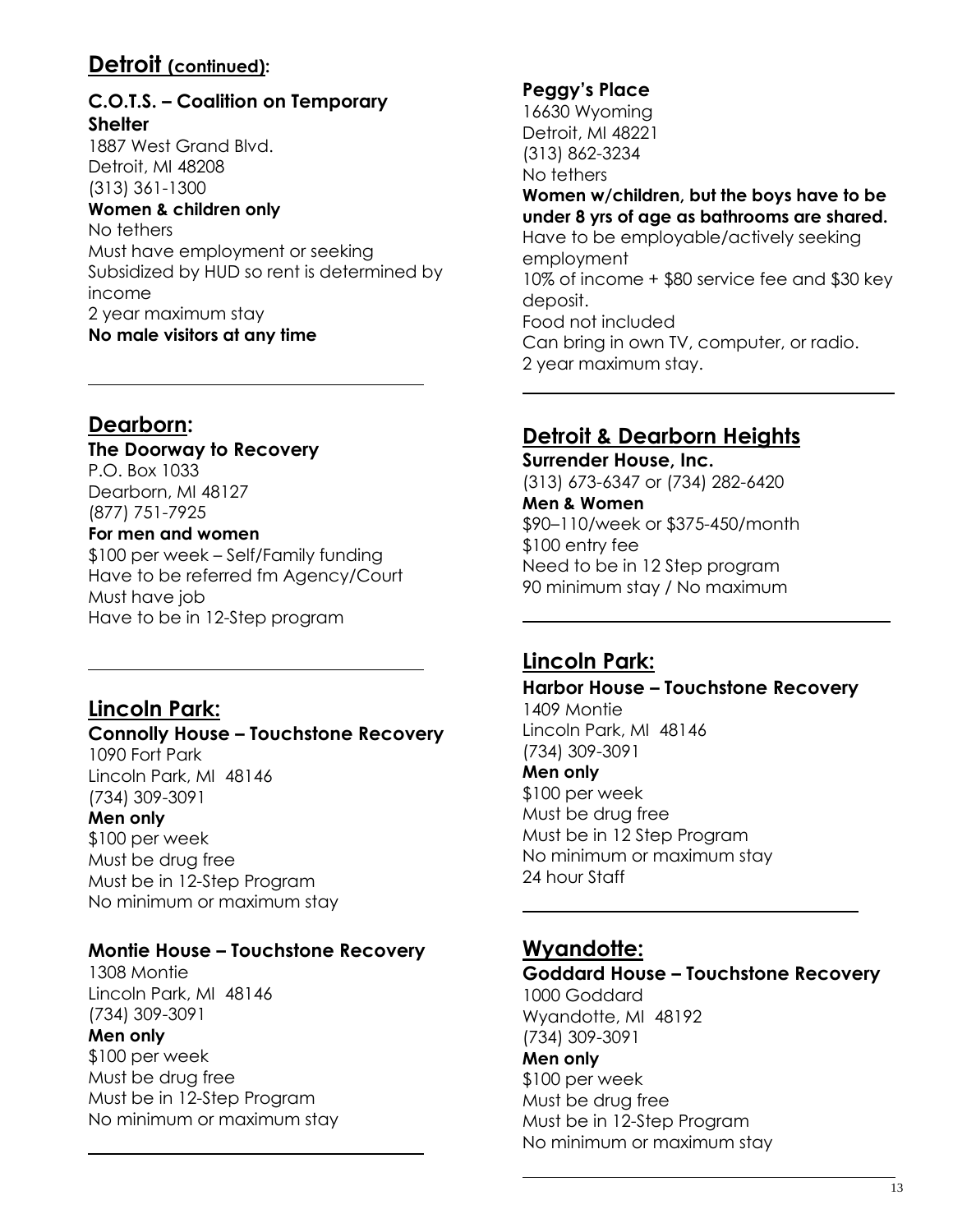## **Southgate:**

#### **Stepping Stone House – Touchstone Recovery**

Northline Southgate, MI 48195 (734) 309-3091

#### **Female only**

\$110 per week Must be drug free Must be in 12-Step Program No minimum or maximum stay

## **Monroe:**

### **Monroe House – Touchstone Recovery**

57 Navarre Monroe, MI (734) 309-3091

#### **Male only**

\$100 per week Must be drug free Must be in 12-Step Program No minimum or maximum stay

## **St. Clair Shores:**

### **Conscience House**

22710 Blackburn St. Clair Shores, MI 48080 (517) 505-3803 **Men only**  Need to be in 12-Step Program \$325 per month 6 months minimum stay Need to supply own food & living needs.

## **Pontiac:**

#### **Turning Point Men's Completion House**

123 University Pontiac, MI 48342 (248) 334-2165 \$440 month (includes food), \$245 required upon admission to cover first 2 weeks drug free Must be employed or attending school

May be able to tether there Need to be in 12-Step program

### **Riverview:**

#### **Devine House – Touchstone Recovery** 13249 Pennsylvania Riverview, MI 48192 (734) 309-3091 **Men only** \$125 per week Must be drug free Must be in 12-Step Program No minimum or maximum 24 hour Staff

## **Grosse Pointe:**

**Cinnamon House** Grosse Pointe, MI (888) 220-4400 **Women only** \$900 per month + \$300 deposit Need medical recommendation 3 mos. Minimum & 12 mos. Maximum Need to be in 12 Step Program

#### **Duce Housing**

22613 Raymond St Clair Shores, MI 48080 (586) 491-1125 **Men only** \$100 per week + your food (Includes utilities)

Need to be in 12 Step Program 1 week minimum stay

### **Turning Point Women's Completion House**

123 University Pontiac, MI 48342 (248) 745-6923

#### **Women only**

Must be employed, attending school or have some income. 2 weeks drug free \$400 per month - \$425 first time urine test or \$200 bi-weekly - \$225 first time Can tether Need to be in 12-Step program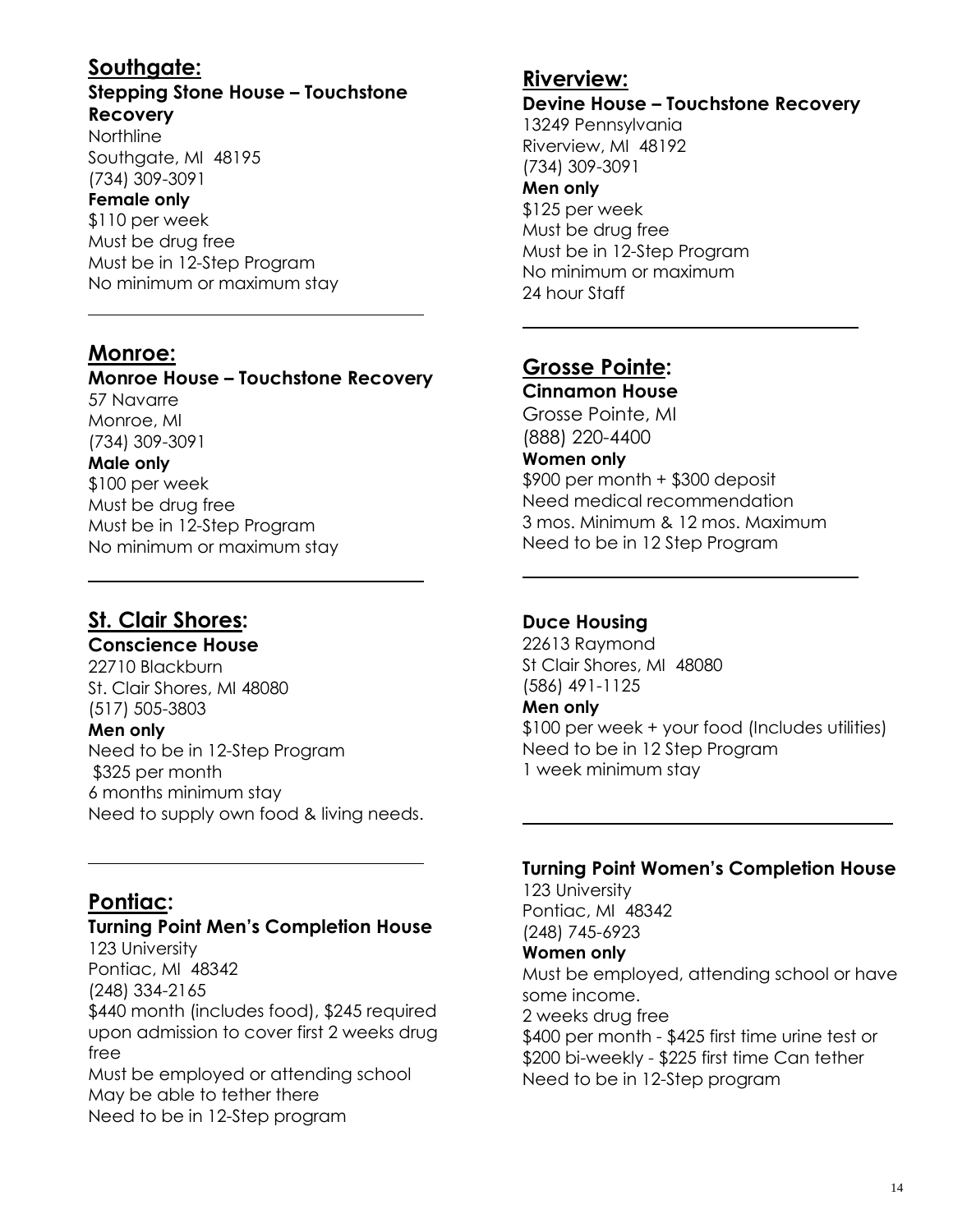### **Pontiac (continued):**

#### **Salvation Army – Pontiac**

118 W. Lawrence St. Pontiac, MI 48342 (248) 334-2407 or (248) 338-9601 6 month Substance Abuse program Room & board, 12 Step & classes are provided while you work for them.

## **Southfield:**

**Agape House**

26677 W. Twelve Mile Rd. Southfield, MI 48034 (248) 799-2412

#### **Women only between 18-22 yrs of age**

Must be single w/no children and not pregnant Provides training for Life Skills

## **Madison Heights:**

#### **Nancy's Serenity House**

26034 Groveland Madison Heights, MI 48071 (586) 419-0927 or (586) 419-7632

#### **Female only**

\$110 per week + \$100 non-refundable deposit Proof of residency in recovery program. No minimum or maximum stay

### **Clinton Township:**

#### **More House (Formerly SAHL Transitional Michigan Offender Re-Entry** 42590 Stepnitz

Clinton Twp., MI 48036 (586) 954-1838 **Must be placed by parole or probation** 

## **Ann Arbor:**

**Delonis House** 312 W. Huron Ann Arbor, MI 48108

(734) 662-2829 90 day program If put on waitlist, must be able to sleep in a chair.

#### **Solutions to Recovery**

36 W. Tennyson Pontiac, MI 48342 (248) 758-0926 **Men and women**  \$100 to \$195 per week Can stay 2-12 months For substance abuse & mental health issues.

#### **Lighthouse PATH**

46156 Woodward Avenue Pontiac, MI 48342 (248) 920-6000 **Women & children** Call for availability

## **Waterford:**

#### **Rehabilitation Quarters LLC** 1047 West Huron Waterford, MI 48328 (248) 681-3997 or (248) 330-1666

Must attend meetings 3 times per week there and 5 times per week outside

#### **For men only** 3 stages-

3/4 house is \$475 per month with meals Clean & sober living is \$450 a month- no meals Independent living-still in program-return home or living on own.

## **Livonia**

## **Recovery Life Services**

P.O. Box 511277 Livonia, MI 48151 (734) 658-9516 Helping Others to Help Themselves

### **Home of New Vision (Main Ofc)**

3800 Packard, Ste. 210 Ann Arbor, MI 48108 (734) 975-1602 **Women only** 6-12 month program Initial \$350 for intake and 1st week. \$125 / wk after or 30% of their income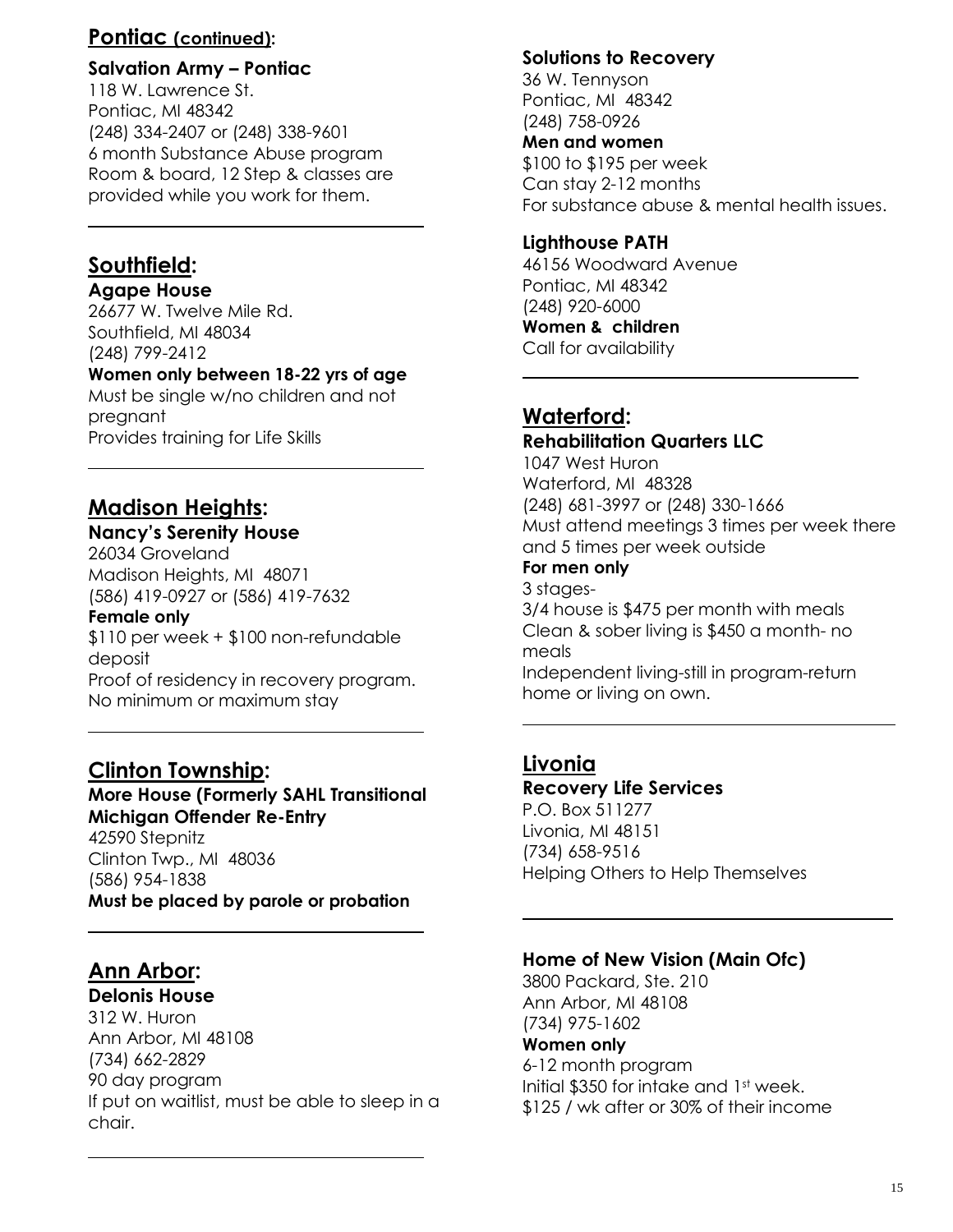## **Eastpointe:**

### **Duce Housing**

16304 10 Mile Road Eastpointe, MI (586) 491-1125

#### **Women only**

\$100 per week + your food (Utilities included) Need to be in 12-Step Program 1 Week minimum stay

### **Duce Housing**

21729 Firwood Eastpointe, MI (586)491-1125

#### **Women only**

\$100 per week + your food (Utilities included) Need to be in 12-Step Program 1 week minimum stay

## **Mount Clemens:**

#### **Last Chance Recovery**

Several Locations (586) 339-5020

#### **Men only**

316 N.B. Gratiot Mt. Clemens, MI 48043

23846 Henry B. Joy Mt. Clemens, MI 48043

209 N. Walnut Mt. Clemens, MI 48043

Must fill out application \$100 per week Must have a job & do household chores. Minimum stay is 30 days Maximum stay is 1 year

## **Westland:**

**Safe Step**

917 S. Merriman Rd. Westland, MI 48186 (734)641-1141 Intake Dept. (734)576-5408

#### **For men and women**

\$95 per week for housing – self pay Medicare & Medicaid will pay for counseling At least 18 years of age Have to be in 12-Step program Participation in daily house tasks Must be clean for 4-7 days

#### **Keith's Serenity House**

22506 Tuscany Eastpointe, MI 48021 (586) 822-5829 **Men only**

\$110 per week for housing – self pay Need 30-40 hrs employment Must be clean for 7 days 90 days minimum & 18 mos. maximum Have to be in 12-Step Program

#### **Trans4mation**

22 Michigan Mt. Clemens, MI 48043 (586) 580-9579

#### **Men only**

\$100 non refundable deposit \$110/week Drug Free for 3 days Willing to be in 12-Step Program Must seek employment Need proof of residency Minimum stay is 30 days; No maximum

#### **Smith & Hubbard House**

31 Hubbard Mt. Clemens, MI 48043 (586) 770-6527

#### **Men only**

\$180 deposit to move in After-\$90 per week (food not included) Must have a job & 30 days recovery 4 AA/NA's a week & counseling Minimum stay is 90 days Maximum stay is 2 years

## **Warren:**

**Leonard House** 23044 Wellington Warren, MI 48089 (586) 772-6419 4 blocks east of Schoenherr, N. of 9 mile **Men only From jail, must be in outpatient treatment 2 wks before getting in, or may be interviewed & accepted. House 30 men and 8 women** \$50 per week Need to be employed 2 weeks drug free Need to be in 12-Step program Can stay 6 months, but extend for 1 yr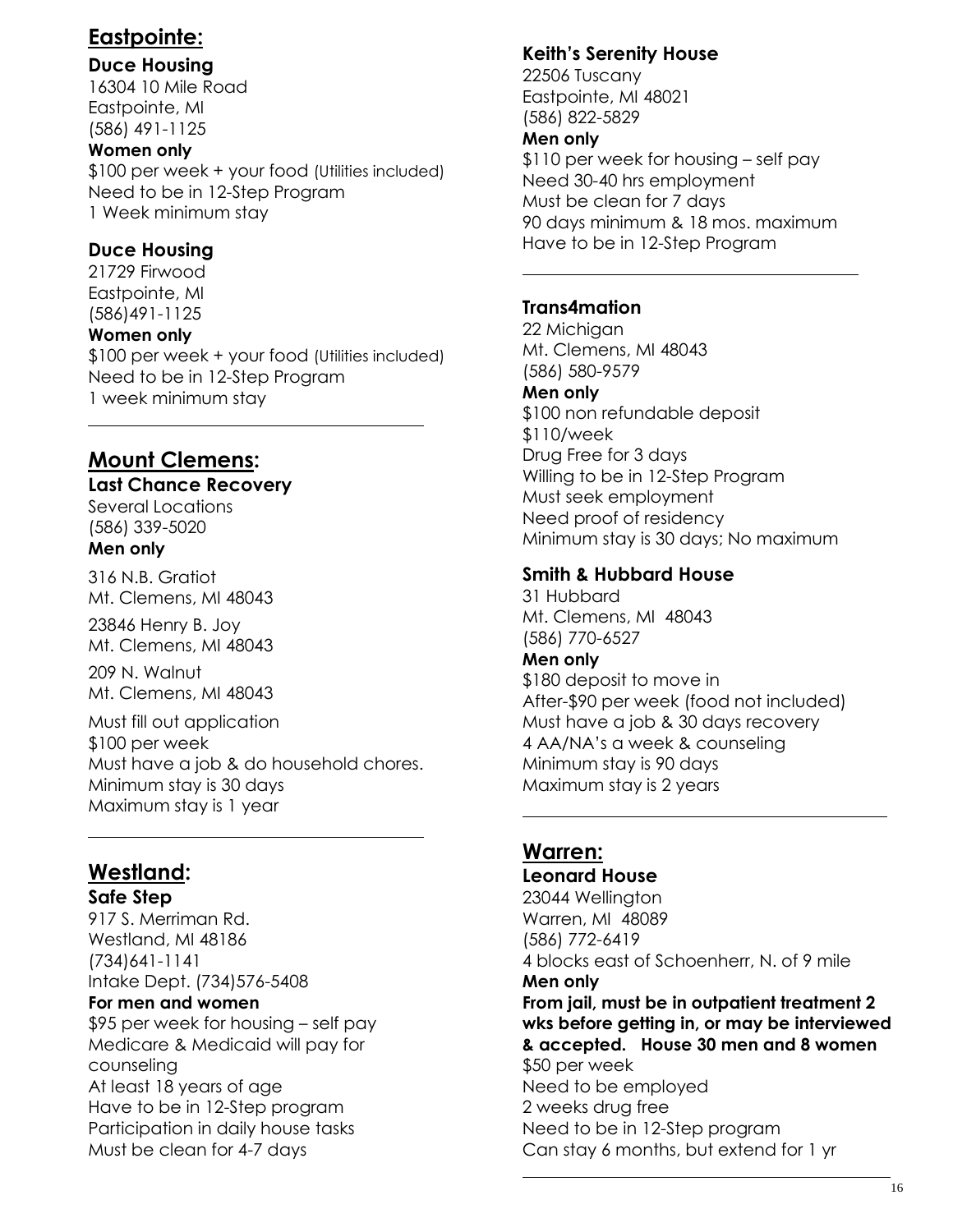## **Roseville:**

### **Duce Housing**

19209 12 Mile Rd Roseville, MI 48066 (586) 491-1125

#### **Men only**

\$100 per week + your food (utilities included) Need to be in 12-Step Program 1 week minimum stay

#### **Serenity House**

25545 Koontz Roseville, MI 48066 (586) 778-8605

#### **Men only**

\$190 to move in (includes 1 week rent, deposit & fee for household supplies) After-\$95 per week (food not included) Must get a job Close to bus route Can tether there Not handicapped accessible

### **Eastland House**

17841 Eastland St. Roseville, MI 48066 (586) 943-6034

#### **Men only**

\$100 per week + your food Need to pass drug test Need to be seeking employment or be in school No minimum or maximum length of stay

## **Smith & Hubbard House**

18644 Mesle Roseville, MI 48066 (586) 770-6527

#### **Men only**

\$180 deposit to move in After-\$90 per week (food not included) Must have a job & 30 days recovery 4 AA/NA's a week & counseling May not tether there May stay 90 days to 2 years

### **The Else House**

26660 Lehner Roseville, MI 48066 (586) 634-7838 or (810) 459-6316

#### **Women only**

\$100 per week Must be in 12-Step Program

## **Duce Housing**

26500 Oakland Roseville, MI 48066 (586) 491-1125

#### **Women only**

\$100 per week + your food (utilities included) Need to be in 12-Step Program 1 week minimum stay

#### **Surrender House - Sober Living Home**

11 Mile Rd & Gratiot Roseville, MI 48066 (586) 224-4288 **Men only** \$100 per week- No deposit needed Drug free for 10 days Need to be in 12-Step program Need to be employed Disability is allowed 8 Available beds

### **The Hollywood House**

26675 Hollywood Roseville, MI 48066 (586) 298-4204 **Women only** \$100 - \$115 per week + \$100 sec. deposit Can house up to 9 women Must be drug free Must be employed, attending school, or have

income coming in Must be in 12-Step Program

### **The Else House**

26660 Lehner Roseville, MI 48066 (586) 634-7838 or (810) 459-6316 **Women only** \$100 per week Must be in 12-Step Program

### **Saginaw:**

**Saginaw Odyssey House, Inc.** 128 N. Warren Saginaw, MI 48607 (989) 754-8598 **Women Only** \$240 per month – Sliding scale fee Must be in treatment No minimum or maximum length of stay required.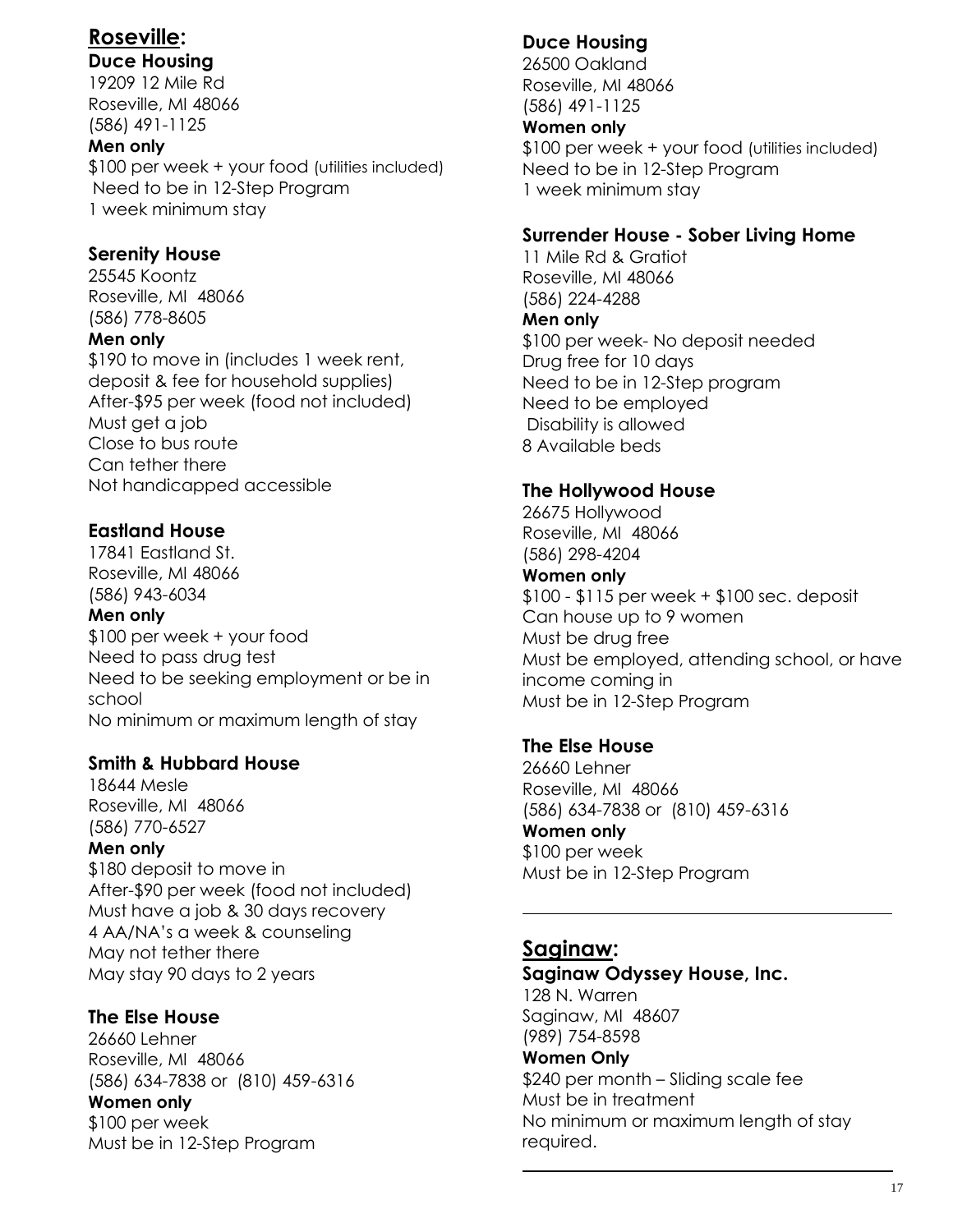## **Flint:**

#### **Grand Traverse Houses**

504 and 712 N. Grand **Traverse** Flint, MI 48503 (810) 249-9924 and (810) 348-1444

#### **Men only**

\$90 per week 7 days drug free 90 days minimum & 1 year maximum Need to be in 12-Step Program

#### **Port Huron:**

**Vision Quest** 2440 Forest St. & 924 Wall St. Port Huron, MI 48060 (810) 824-3530

#### **For men only**,

no tether 14 days to obtain employment

## **Petosky:**

**Harbor Hall** 704 Emmet Street Petosky, MI 49770 (888) 880-5511

#### **Men only**

\$425 per month Need to be employed Need to be in 12-Step Program Minimum stay is 6 months Maximum stay is 1 year

#### **Transition House, Inc.**

931 Martin Luther King Avenue Flint, MI 48503

#### **For men & women**

Must pay \$300 a month, food is extra Must get a job Can't tether there May consider jail based treatment for requirement

#### **Wings of the Harbor Transitional Living Program**

1114 Court Street Port Huron, MI 48060 (810) 989-9602

**For males & females, 16-21 years old who are homeless, at risk of becoming homeless, or runaways**

Max stay of 12 months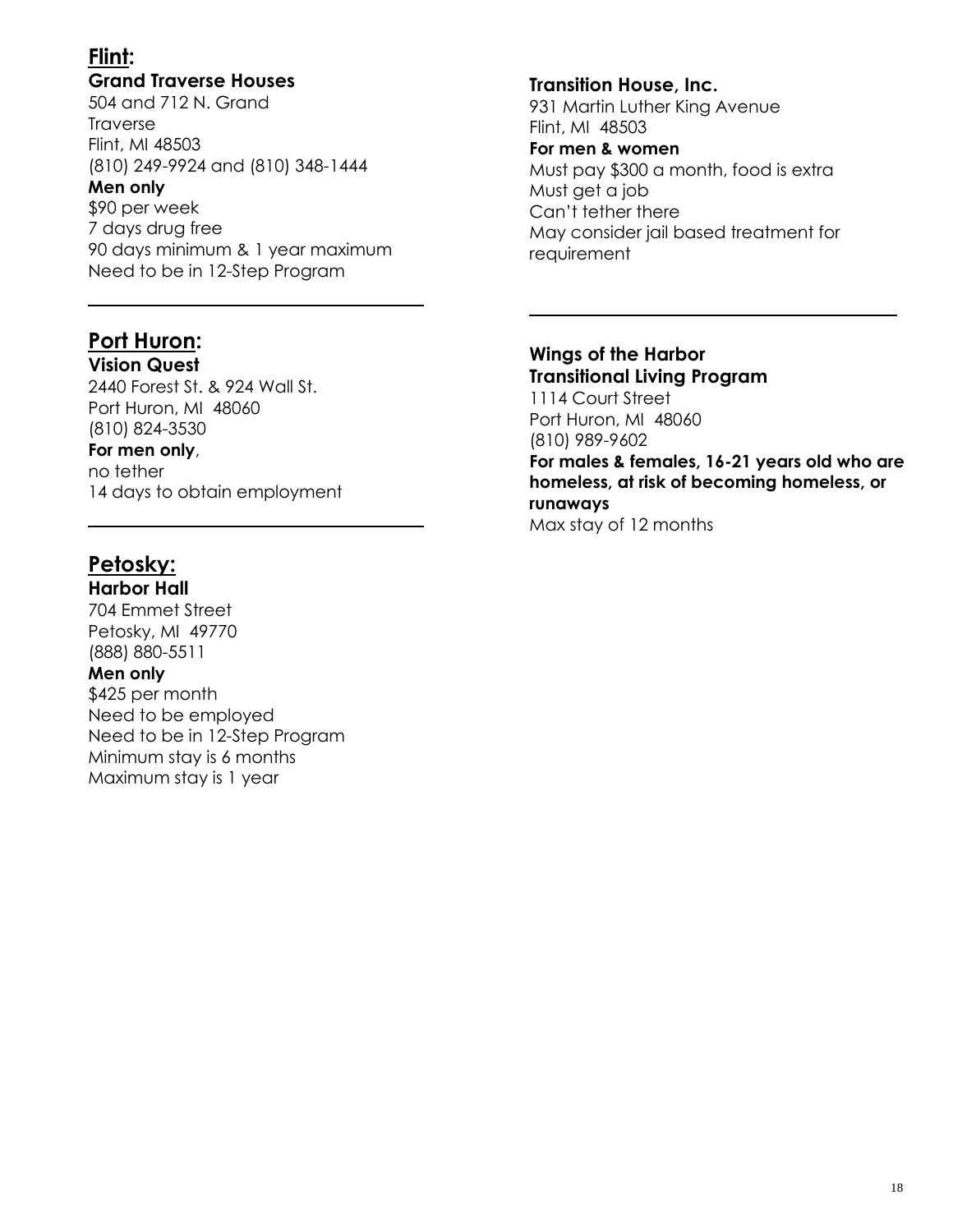## **Faith Based ¾ & Transitional Houses**

The following ¾ Houses follow a faith based approach to recovery. Call for details regarding if the program is only for people who desire a relationship with Jesus as the path to recovery or also for those with an "open mind" to gaining a relationship with Jesus. Some of the programs listed below have requirements for participants to perform work projects to support the ministry. Some have rules requiring that participants seek or not seek outside employment. You may call or write to the programs to clarify those issues.

### **Detroit:**

#### **Jubilee House**

Church Office/Intake 4640 Helen Detroit, MI 48207 (313) 579-5099

#### **For men only**

\$95 Week (housing & some food included) 6 months – 1 year

#### **Victory Outreach**

1212 Webb Detroit, MI 48202 (313) 867-0827 **For men – Free – 1yr.**

### **Roseville:**

### **House of Hope – Spiritual Home for Women only**

25135 Cole Roseville, MI 48066 (586)443-1398 or (586)932-7437 \$100 security deposit and \$100/week 1 year commitment

## **Sterling Heights:**

**Abigale's Place** 12313 19 Mile Rd. Sterling Hts., MI 48313 (586) 323-1411

#### **For pregnant women only**

\$100 month Not an emergency shelter, must have An interview to get in.

#### **Emmanuel House**

18572 Fitzpatrick Court Detroit, MI 48228 (313) 270-4099 **For single men & women** Tether may be possible \$115/wk or \$460/month with food included Allow 60 days for job seek

#### **Detroit Life Challenge of S.E. Michigan**

17667 Pierson Detroit, MI 48219 (313) 531-0111

### **For men & women**

\$700 entrance fee 1 year program

### **Mt. Clemens:**

## **Pathway To Freedom**

33 North Bound Gratiot Mt. Clemens, MI 48043 (586) 405-2368 or (586) 872-8215 **Men only** \$135 week -bed & food incl.

Must seek employment Need to be in 12-Step program Program is 1 year minimum-Have housed people on tether

#### **Gateway to Glory Ministries, Inc. (Sober Living Transition Living)**

P.O. Box 863 Sterling Heights, MI 487311 (586) 978-7022 **Men only** \$100 per week plus \$100 security deposit 1 week drug free Need to be employed Maximum stay – 1 year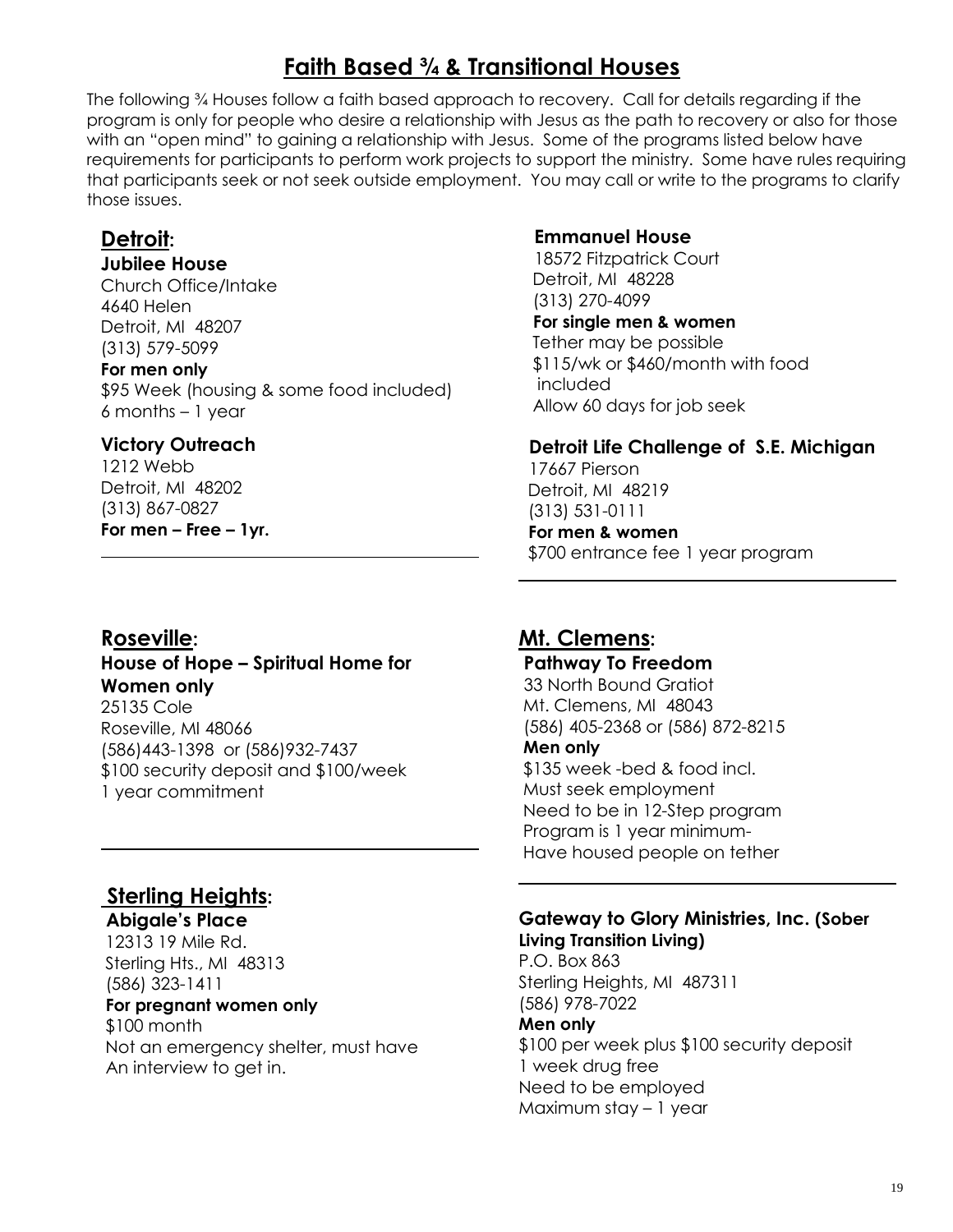## **Faith Based ¾ & Transitional Houses (cont.)**

## **New Haven:**

#### **Grace House**

26260 30 Mile Rd. Lenox Twp., MI 48048 (586) 405-1796 **For men & women** You can stay 3-18 months Call for price

## **Pontiac:**

 **Grace Center of Hope** 35 E. Huron Street Pontiac, MI 48342 (248) 334-2187  **Men, Women, & Children** 30 Day program Must look for employment

## **Parenting & Child Education**

## **Parenting Helpline – 24 hours**

(800) 942-4357

Covers entire state of Michigan. Provides referrals for parenting classes, runaway assistance and referrals for vulnerable adults (developmental disorder or elderly)

## **Head Start**

School readiness for economically disadvantaged youth Clinton Township (586) 469-5215 For other locations: [www.acf.hhs.gov](http://www.acf.hhs.gov/)

## **Parenting Classes**

St. Charles Church 1491 Baldwin Street Detroit, MI 48214 (313) 923-8194

## **Parenting Matters – 24 hours**

(800) 531-5151

### **CARE**

Many different parenting classes for parents of infants/toddlers, school aged children, teens, ADD/ADHD (Attention Deficit Disorder or Attention Deficit Hyperactivity Disorder) children and FASD (Fetal Alcohol Spectum Disorder) children (586) 541-0033

### **CHAMPS (Children Having and Maintaining Healthy Self-Esteem)**

Oakland Family Services For children from 1st-5th grade (248) 858-7766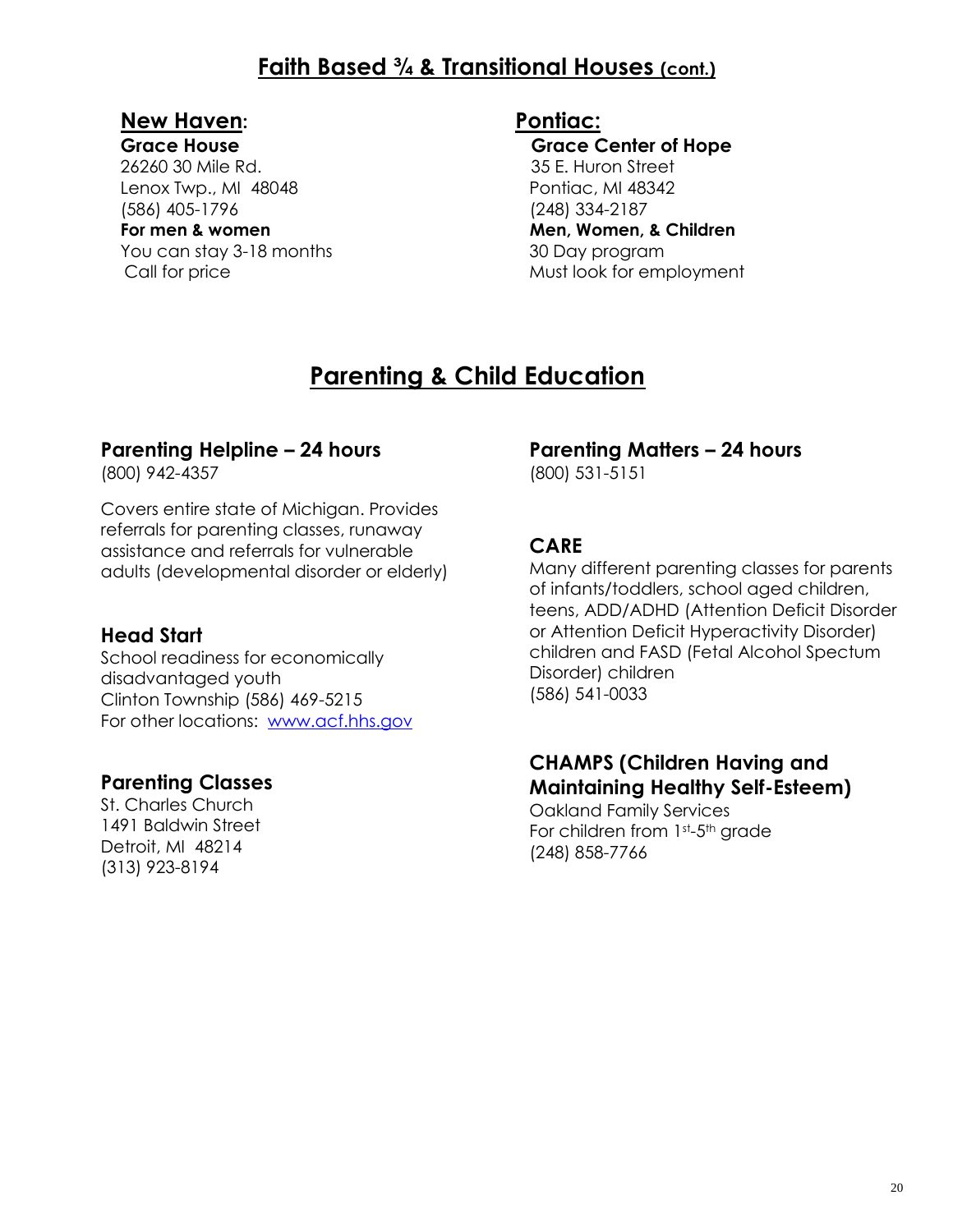## **MACOMB COUNTY**

#### **Macomb County Food Program**

Call to receive a referral to a food pantry (586) 469-6004

### **Salvation Army Soup Kitchen**

24140 Mound Rd. Warren, MI 48091 (586) 755-5191 Monday-Friday, Noon-1pm - Lunch Social services, (586) 754-7400, is located in the same building. They help people with emergency food, commodities and help in paying utility bills. Their hours are Monday-Friday, 9am-Noon and 1-4pm.

#### **Salvation Army Soup Kitchen & Drop-In Center**

55 Church Street Mt. Clemens, MI 48043 (586) 469-6712 Monday-Friday, 12-12:45pm. Social Services is in the same building. They help people with emergency food, commodities and help in paying utility bills. Their hours are Monday-Friday, 8:30am-4pm. You must first be referred by the Department of Human Services.

### **Vessels Full Gospel Church**

23611 23 Mile Rd. Chesterfield, MI 48051 (586) 949-0010 Pastor Dan & wife Luellla

#### **WIC-Women's, Infants & Children Supplemental Nutrition Program** 1-800-469-5471

#### **Neighborhood Service Organization**

24 Hr. Help Line (313) 224-7000

## **MACOMB COUNTY**

#### **Department of Human Services (FIA) Food Asst. Program (Bridge Card)**

### **Central Administration**

19700 Hall Rd. Suite A Clinton Twp., MI 48038-1478 (586) 412-6100

DHS

21885 Dunham Rd., Suite 7 Clinton Twp., MI 48036 (586) 469-7700

DHS 27690 Van Dyke Ave. Warren, MI 48093 (586) 427-0600

DHS 44600 Delco Blvd. Sterling Hts., MI 48313 (586) 254-1500

DHS has offices in every county, call their main number at **(517) 373-2035** or go online to **[www.michigan.gov/dhs](http://www.michigan.gov/dhs)** to find a location in your county

### **Samaritan House**

58944 Van Dyke Washington Twp., MI 48094 (586) 677-7590 For Macomb County residents, north of 23 Mile Rd.

### **Hope Center**

33222 Groesbeck Fraser, MI 48026 (586) 294+HOPE (4673) [www.hopecentermacomb.](http://www.hopecentermacomb/)org No-Cost Client-Choice Food Pantry **Must Call to Make Appointment**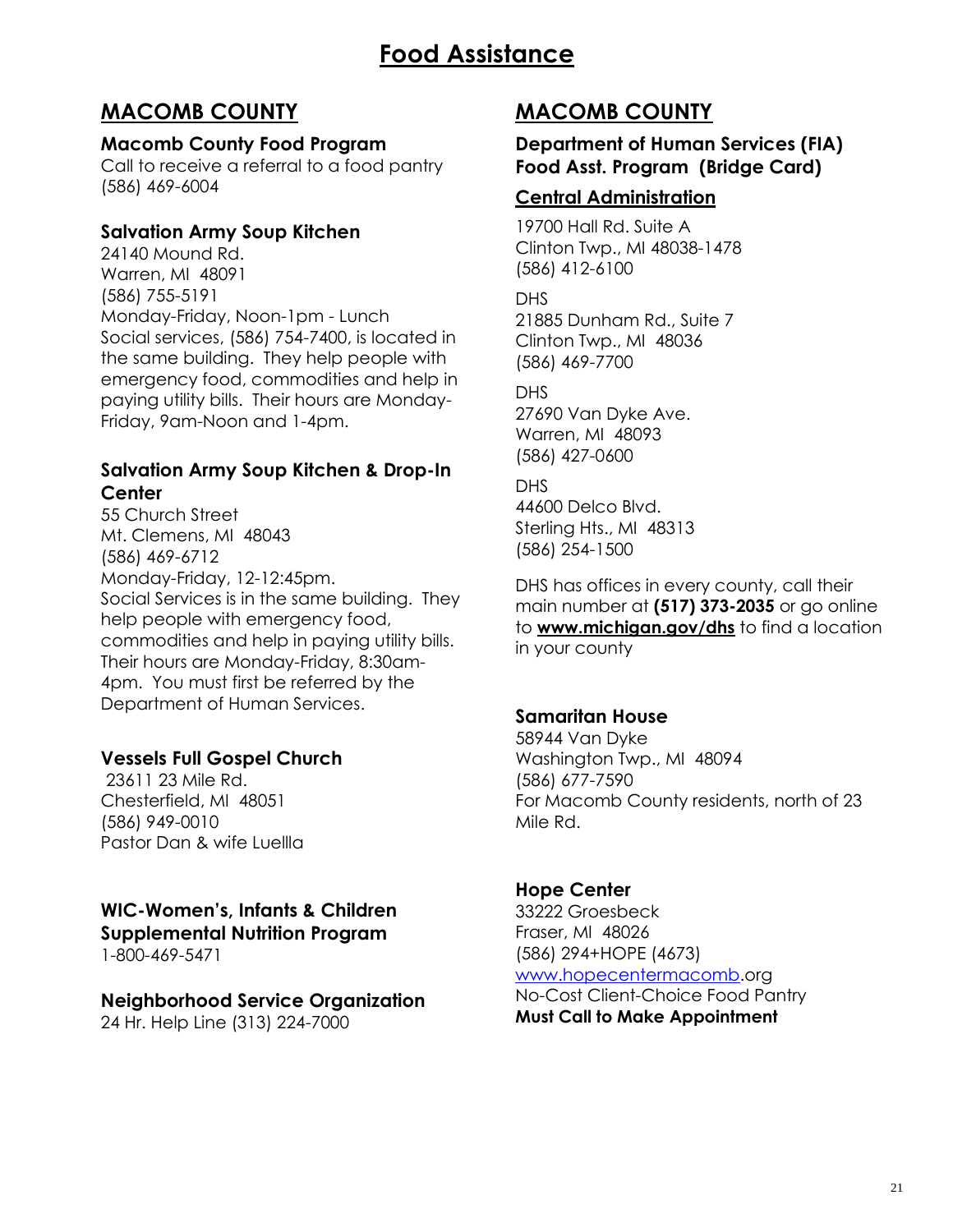## **WAYNE COUNTY**

#### **Department of Human Services (FIA)**

Central Operations 2929 Russell Detroit, MI 48207 (313) 396-0200

#### **Capuchin Soup Kitchen**

4390 Conner Detroit, MI 48215 (313) 822-8606 extension 17

#### **Capuchin Soup Kitchen**

1264 Meldrum Detroit, MI 48207 (313) 579-2100 extension 218

#### **Saint Leo's Soup Kitchen**

4860 15th Street Detroit, MI 48208 (313) 897-6565

#### **Gleaners Food Bank**

(313) 226-9888 or (800) 552-1183

## **OAKLAND COUNTY**

#### **Oakland County Food Bank**

120 E. Columbia Avenue Pontiac, MI 48340 (248) 332-1473

#### **Department of Human Services (FIA)**

**Pontiac** (248) 975-5400 or (248) 975-5200

Madison Heights (248) 583-8700

Walled Lake (248) 669-7600

#### **Wayne, Oakland, & Macomb County**

17142 Rowe Detroit, MI (313) 967-5694 Call first for verification Must apply in person on Mondays only & have valid I.D. Pick-up is on Weds. & Thurs. at 1:00pm Must bring own bags/boxes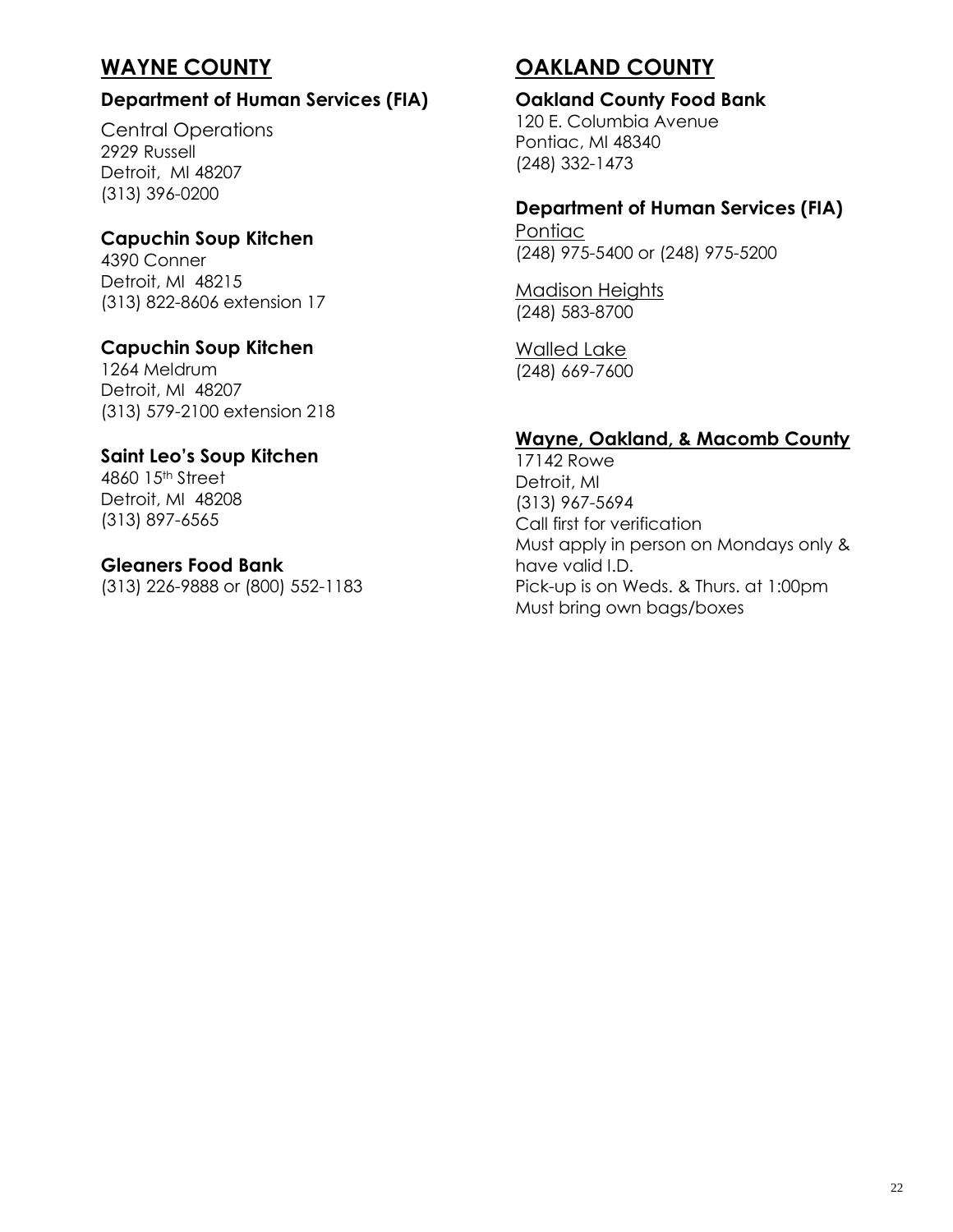## **Employment Needs/Training**

### **Michigan Works**

(800) 285-9675 Job Training/Job Readiness General Information: [www.michiganworks.org](http://www.michiganworks.org/) Talent Bank: [www.miworks.org](http://www.miworks.org/) Additional Locations: [www.macomb-stclairworks.org](http://www.macomb-stclairworks.org/)

#### **Michigan Works – Detroit Locations**

#### **Detroit – North Side**

707 W. Milwaukee 1st Floor Detroit, MI 48202 (313) 873-7321

#### **Detroit – East Side**

Samaritan Center 5555 Conner Street 1st Floor Detroit, MI 48213-3405 (313) 579-4100

 **Detroit – South Side**

 455 West Fort Street @ First St. 1st Floor Detroit, MI 48226 (313) 962-9675

#### **Detroit – West Side**

 9301 Michigan Ave. (E. of Wyoming) Detroit, MI 48209 (313) 846-0814

#### **Michigan Works – Macomb County Locations**

#### **Michigan Works**

75 North River Rd. Mt. Clemens, MI 48043 (586) 469-7702

#### **Michigan Works**

15950 Twelve Mile Roseville, MI 48066 (586) 447-9200

#### **Michigan Works**

 43630 Hayes Clinton Twp., MI 48038 (586) 263-1501

## **Michigan Rehabilitation Services**

Helps people who have disabilities with training and employment needs General Information & Office Locator: (248) 706-2600 or (800) 605-6722 [www.michigan.gov/mdcd](http://www.michigan.gov/mdcd)

Local Office:

#### **MRS**

Clinton Twp. Field Office Atrium Office Center 43630 Hayes Rd., Suite 120 Clinton Twp., MI 48038 (586) 412-1510

#### **Job Corp**

Vocational training for people 16-24 years old Detroit Job Corps Center 11801 Woodrow Wilson Street Detroit, MI 48206 (313) 852-0301 [www.jobcorps.dol.gov](http://www.jobcorps.dol.gov/)